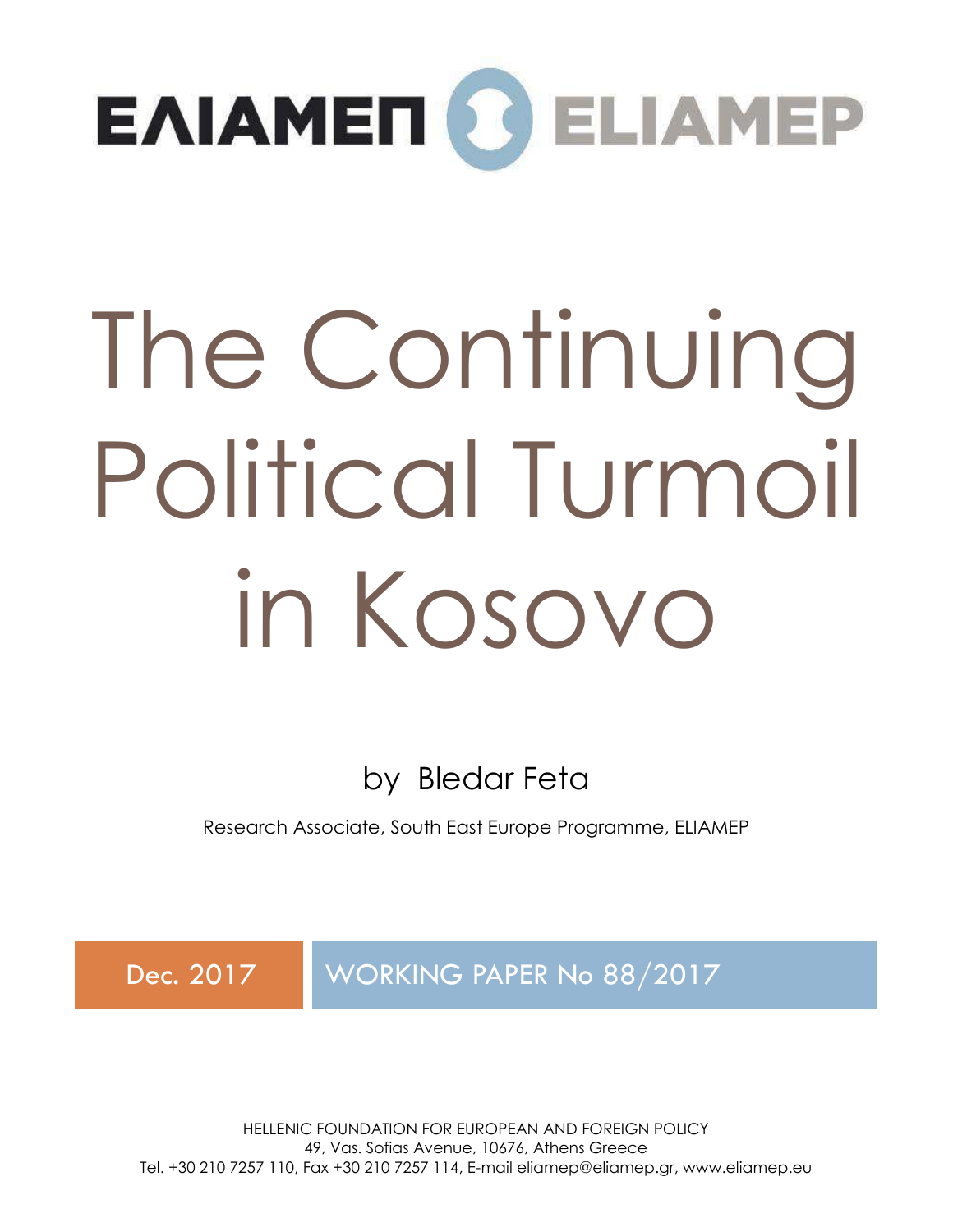Copyright © 2017 HELLENIC FOUNDATION FOR EUROPEAN AND FOREIGN POLICY (ELIAMEP)<sup>1</sup> 49, Vassilissis Sofias Ave., 106 76 Athens, Greece Τel: (+30) 210 7257110-1, Fax: (+30) 210 7257114, e-mail: [eliamep@eliamep.gr,](mailto:eliamep@eliamep.gr) url: [www.eliamep.gr](http://www.eliamep.gr/) All rights reserved

**Working Paper Nr 88/2017**

#### **The Continuing Political Turmoil in Kosovo**

#### **Bledar Feta**

Research Associate, South East Europe Programme, ELIAMEP

**Research for this report was made possible through funding by the Kosovo Foundation for Open Society (KFOS)**

<sup>1</sup> ELIAMEP offers a forum for debate on international and European issues. Its non-partisan character supports the right to free and well documented discourse. ELIAMEP publications aim to contribute to scholarly knowledge and to provide policy relevant analyses. As such, they solely represent the views of the author(s) and not necessarily those of the Foundation.

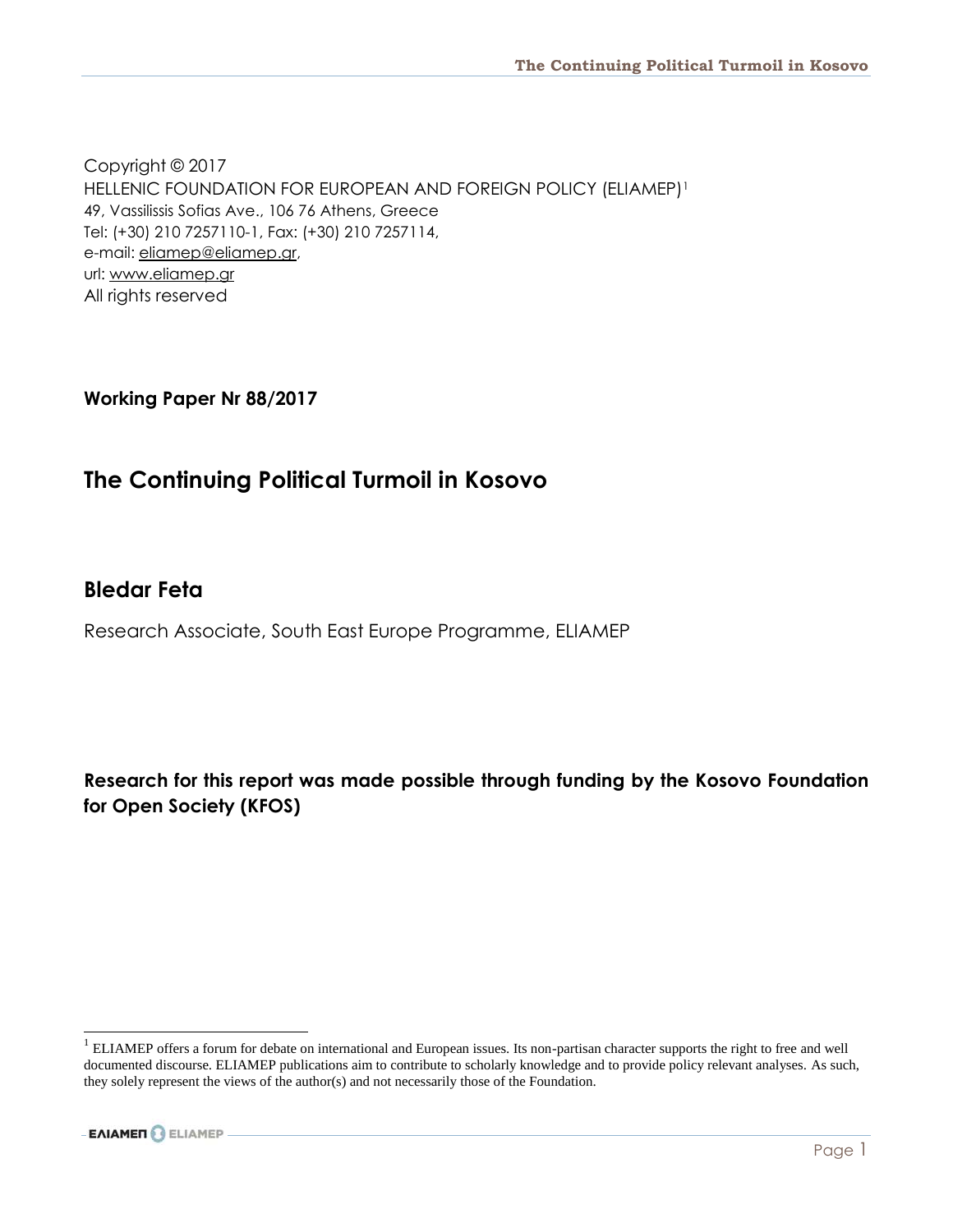#### **Author's Information:**

Bledar Feta**<sup>2</sup>** is an International Relations Analyst with a long experience in monitoring the European Union integration process of Western Balkan countries. He studied European and International Relations at University of Piraeus and obtained his MA degree from the Faculty of Political Science and Public Administration of the National and Kapodistrian University of Athens. In the course of his career, he has engaged in different projects, many of them EU-funded, exercising an important role in the field of research, policy analysis, management, implementation, monitoring, coordination, evaluation and reporting. Many of these projects had regional character and have produced original research and policy recommendations on key issues including corruption, the rule of law, human rights, foreign policy, security and migration. Bledar is a Research Associate for the South East Europe Programme at ELIAMEP where he analyzes the political, economic and social developments in Albania, Kosovo and the Albanian inhabited areas of the Western Balkans. He previously worked as an Assistant Project Officer for the non-governmental organization SolidarityNow (2016) where he engaged in the field of refugee protection, as a Political Analyst for Oxford Analytica (2013-2015), as a Junior Researcher for the Hellenic Centre for European Studies (EKEM) – the official think tank of the Greek MFA (2009-2011) and as an Assistant Researcher for the Joint Policy Project between EKEM and the Centre for Strategic and International Studies (CISIS) based in Washington. DC (2008-2010). During his career, Bledar has also offered consultancy services to a number of organizations such as the University of Cambridge (2015) within the DIGIWHIST Project and the United Kingdom Department for International Development, Kosovo Office (2012). Bledar has also worked as a Liaison Officer for the Greek Ministry of Foreign Affairs during the 17th OSCE Ministerial Council held in Athens. Bledar has published several reports for the South-East Europe Programme of ELIAMEP and a number of analyses for top Western European and Balkan media such as EurActive, BalkanInsight, TransConflict and Tirana Times.

#### **Summary:**

In the last Working Paper of ELIAMEP's South East Europe Programme, Research Associate Bledar Feta deals with the political situation in Kosovo. More specifically, the paper attempts to provide the main aspects of the political and institutional crisis that hit Kosovo after Parliamentary elections of June 8th, 2014. The aim of the paper, besides giving an overview of the most important developments since then, is to provide an analysis on the attempts of Kosovar political class to establish a stable government putting under the microscope their political behaviour. In addition, the paper deals with the last parliamentary elections, as well as the new government's priorities, the challenges ahead and the key policy issues which remain a major talking point in the political and public debate, polarizing opposition, the coalition government and the public opinion in general.

#### **Key Words:**

Political Crisis, Kosovo, Parliamentary Elections, Stable Government, Opposition, Paralyzed Parliament, Street Politics, Political Class.

 $2$  The author would like to particularly thank Krenar Gashi and Denion Galimuna for their invaluable comments and suggestions.

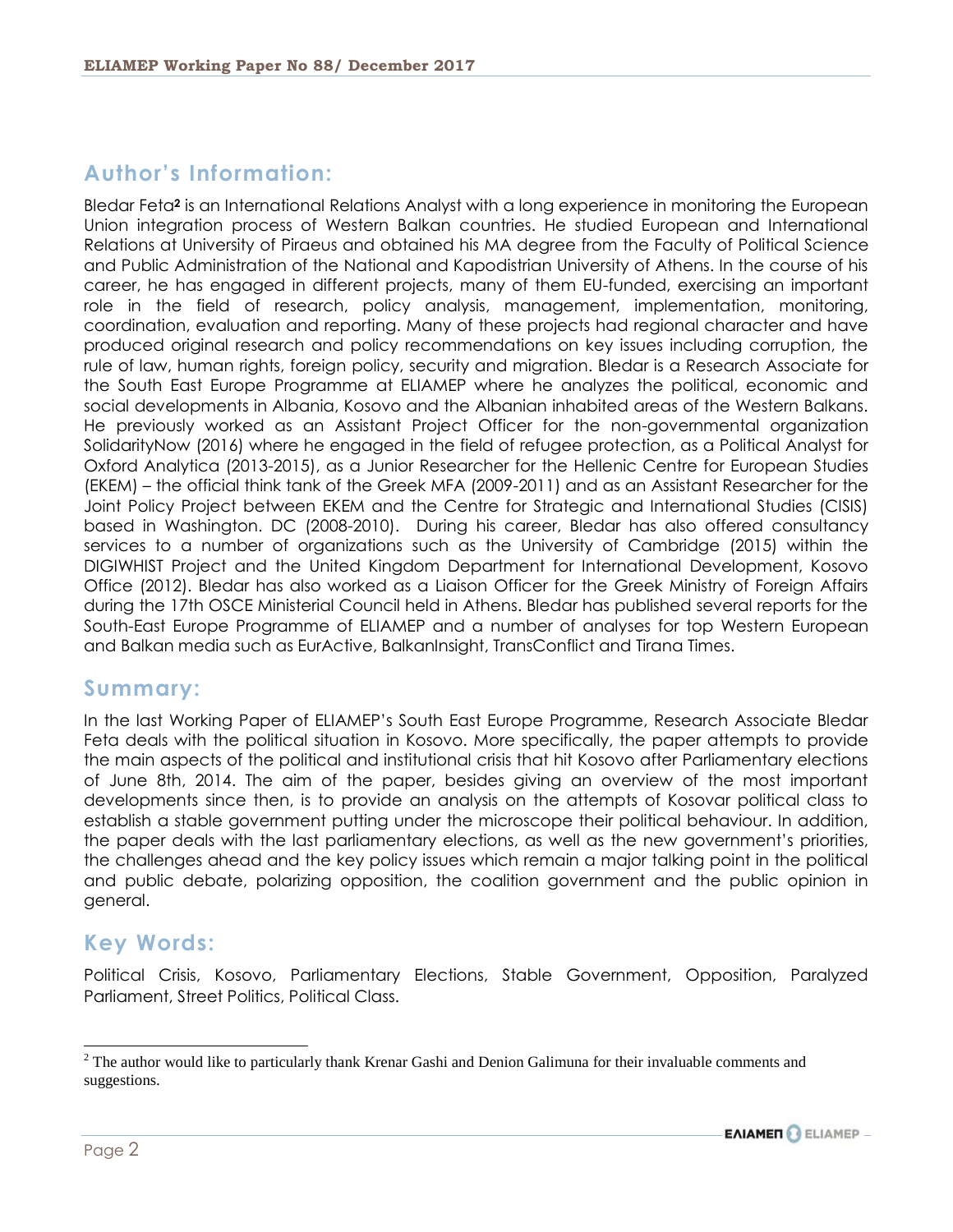### **Table of Contents**

| 2014 Parliamentary Elections - A Complex Internal Political Situation 6 |
|-------------------------------------------------------------------------|
|                                                                         |
|                                                                         |
|                                                                         |
|                                                                         |
| Early elections - Widespread dissatisfaction with Kosovo's politics 15  |
|                                                                         |
|                                                                         |
|                                                                         |
|                                                                         |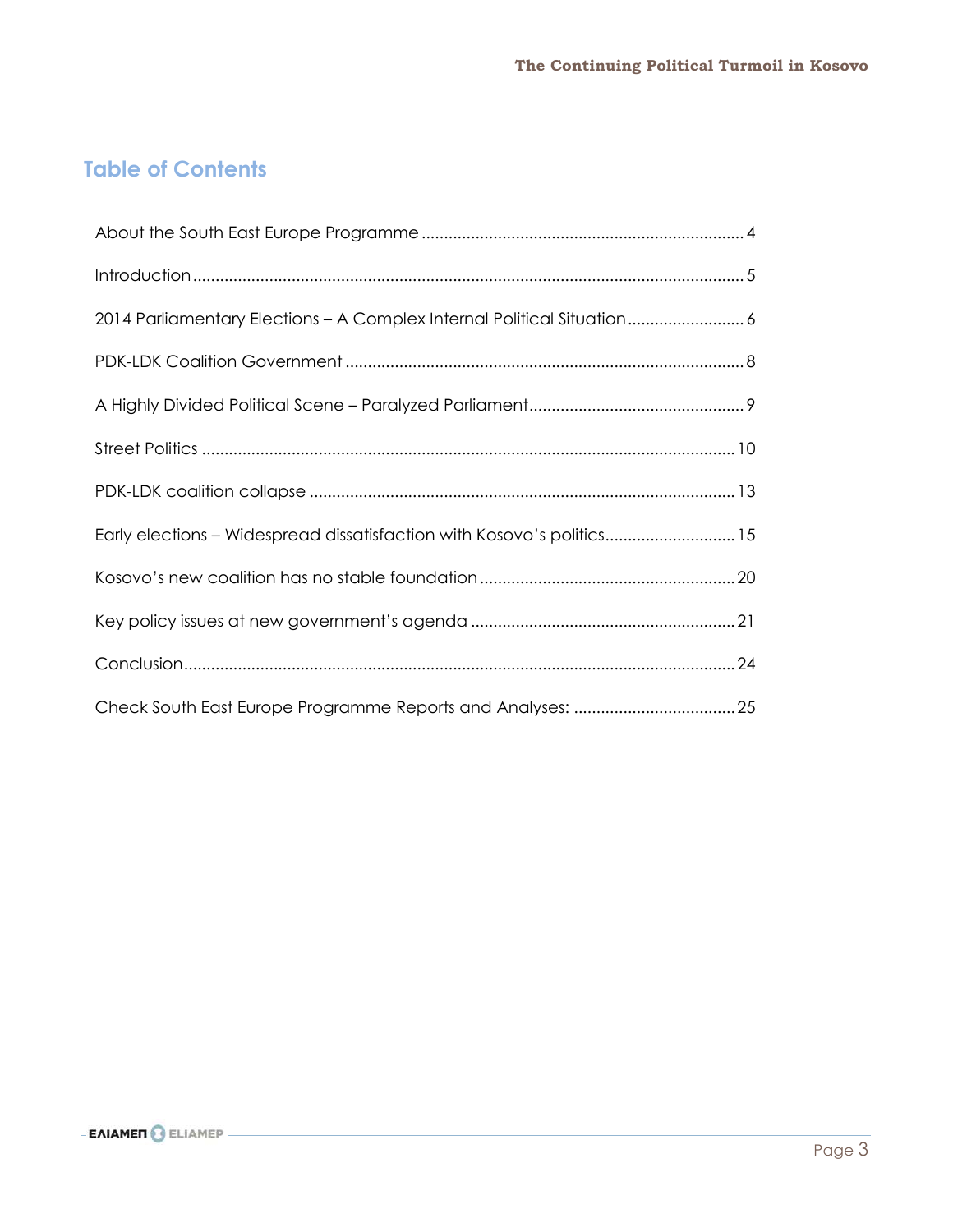#### <span id="page-4-0"></span>**About the South East Europe Programme**

The South-East Europe Programme of the Hellenic Foundation for European & Foreign Policy (ELIAMEP) was set up in October 2011. Research and policy analysis on Balkan affairs has a long tradition in ELIAMEP going back to its founding in 1988. The Programme intends to follow that legacy of high quality scholarly and policy work. More specifically, the Programme aspires to:

- Provide structure to ELIAMEP's diverse work on South-East Europe and to systematise its approach.
- Enrich ELIAMEP's work on regional international relations with a thorough investigation of the domestic context of Southeast European states.
- Combine policy analysis skills with theoretical knowledge and rigorous methodology to achieve research excellence.
- Promulgate policy recommendations for the promotion of security, democracy and economic development in South-East Europe.
- Publish policy reports, briefing notes, background guides, academic articles and other relevant publications.
- Communicate research findings to wider audiences and raise awareness about ELIAMEP's research on Balkan affairs.
- Build collaborations with important organizations and think tanks.

The South-East Europe Programme promotes the debate on key Southeast European issues by frequently organizing and participating in high profile events. In the context of the forum 'Debating South-East Europe' the Programme organizes closed sessions under Chatham House Rule in which diplomats and policy makers, academics and journalists brainstorm on important regional problems. The Programme also organizes international conferences in Greece, while its members frequently give lectures and speeches in conferences held in South-East Europe and beyond.

The South-East Europe Programme publishes policy analyses and research findings through the standard publishing outlets of ELIAMEP. It also reaches wider audiences by publishing short articles and op-eds in prominent Greek and international media and its news are communicated to 15,000 subscribers through the mailing lists of ELIAMEP and the South-East Europe Programme itself.

For more information, including recent and forthcoming reports and analyses, on the Programme, please click [here.](http://www.eliamep.gr/en/descriptions/project-descriptions/%CF%80%CF%81%CF%8C%CE%B3%CF%81%CE%B1%CE%BC%CE%BC%CE%B1-%CE%BD%CE%BF%CF%84%CE%B9%CE%BF%CE%B1%CE%BD%CE%B1%CF%84%CE%BF%CE%BB%CE%B9%CE%BA%CE%AE%CF%82-%CE%B5%CF%85%CF%81%CF%8E%CF%80%CE%B7%CF%82/)

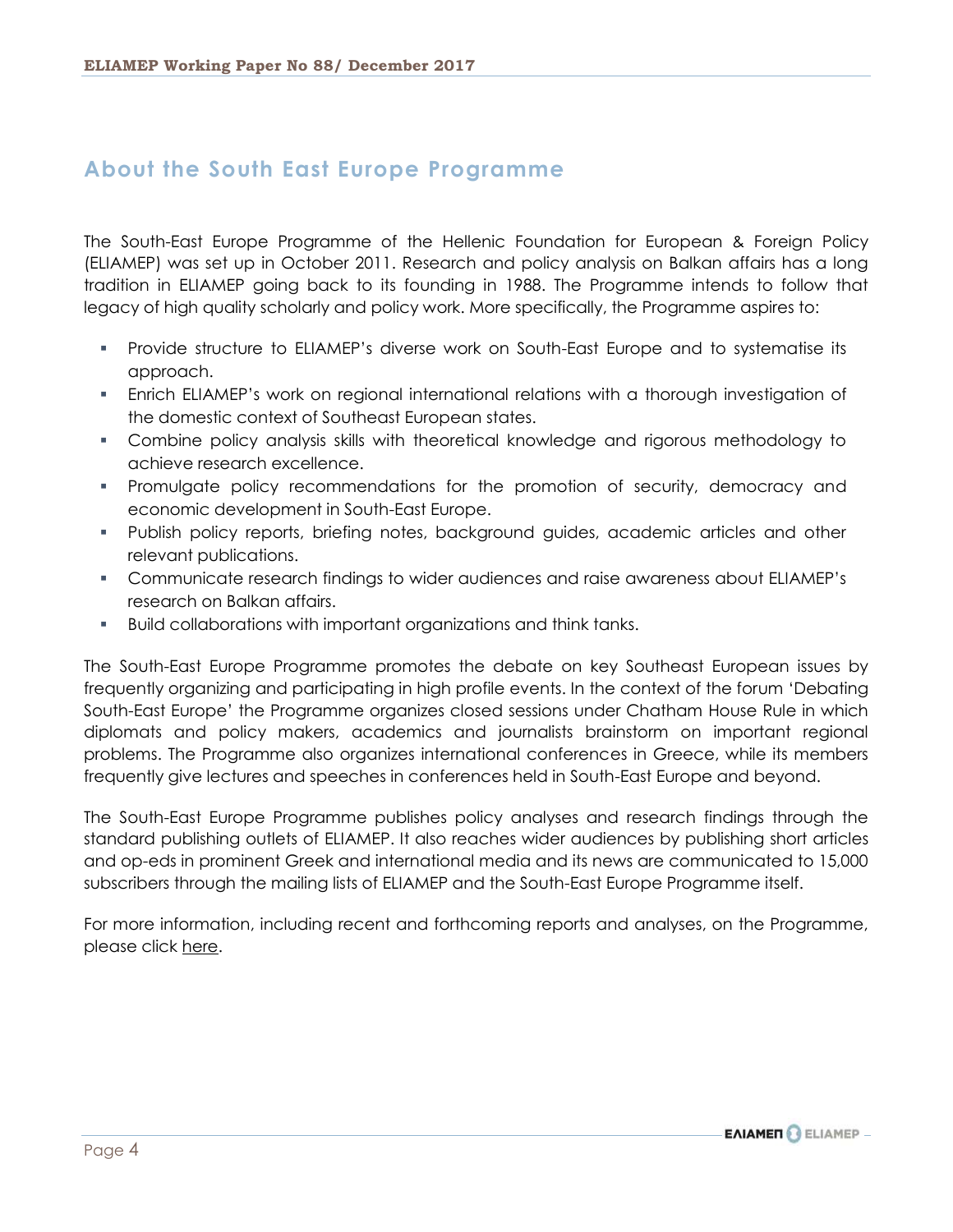# The Continuing Political Turmoil in Kosovo

### <span id="page-5-0"></span>**Introduction**

On June 11<sup>th</sup>, 2017, Kosovo held its third parliamentary elections since independence. This was the third time the Kosovar government turned to early elections trying to unlock a political stalemate in an effort to exorcise the ghosts of political and electoral past. Clearly, the successful completion of the electoral process was a progress and an opportunity for the country to move forward. At the same time, the flipside of this positive development was the political bargaining among country's political parties which complicated the government formation process. The main political parties in

Kosovo have a long history of mutual animosity and it is difficult for them to find common ground and work for the good of the country as whole. As key national priorities are held up by this rivalry and the political deadlocks, public trust in politicians is approaching rock bottom. Three months after the snap parliamentary elections, Kosovo's political parties finally reached an agreement on forming a government. This fundamental step is beneficial for Kosovo's internal stability, but the continued political fragmentation between key political actors and the internal agenda that requires broader political consensus cast doubt on whether the existing coalition will successfully confront thorny challenges in the near future, raising questions about the stable base of this new



**Table 1. Chronology of Parliamentary** 

political amalgamation. While consolidating the recent challenges, conflicting views could perplex the already complex situation triggering a new round of snap election. To move forward – all in one package, the new Kosovar government needs to acknowledge the cost of further escalation, show strategic clarity and political will and, above all, it needs to advance national interests at the expense of individual ones.

This working paper attempts to provide the main aspects of the political and institutional crisis that hit Kosovo after Parliamentary elections of June 8<sup>th</sup>, 2014. The aim of the paper, besides giving an overview of the most important developments since then, is to provide an analysis on the attempts of Kosovar political class to establish a stable government putting under the microscope their political behaviour. In addition, the paper deals with the last parliamentary elections, as well as the new government's priorities, the challenges ahead and the key policy issues which remain a major talking point in the political and public debate, polarizing opposition, the coalition government and the public opinion in general.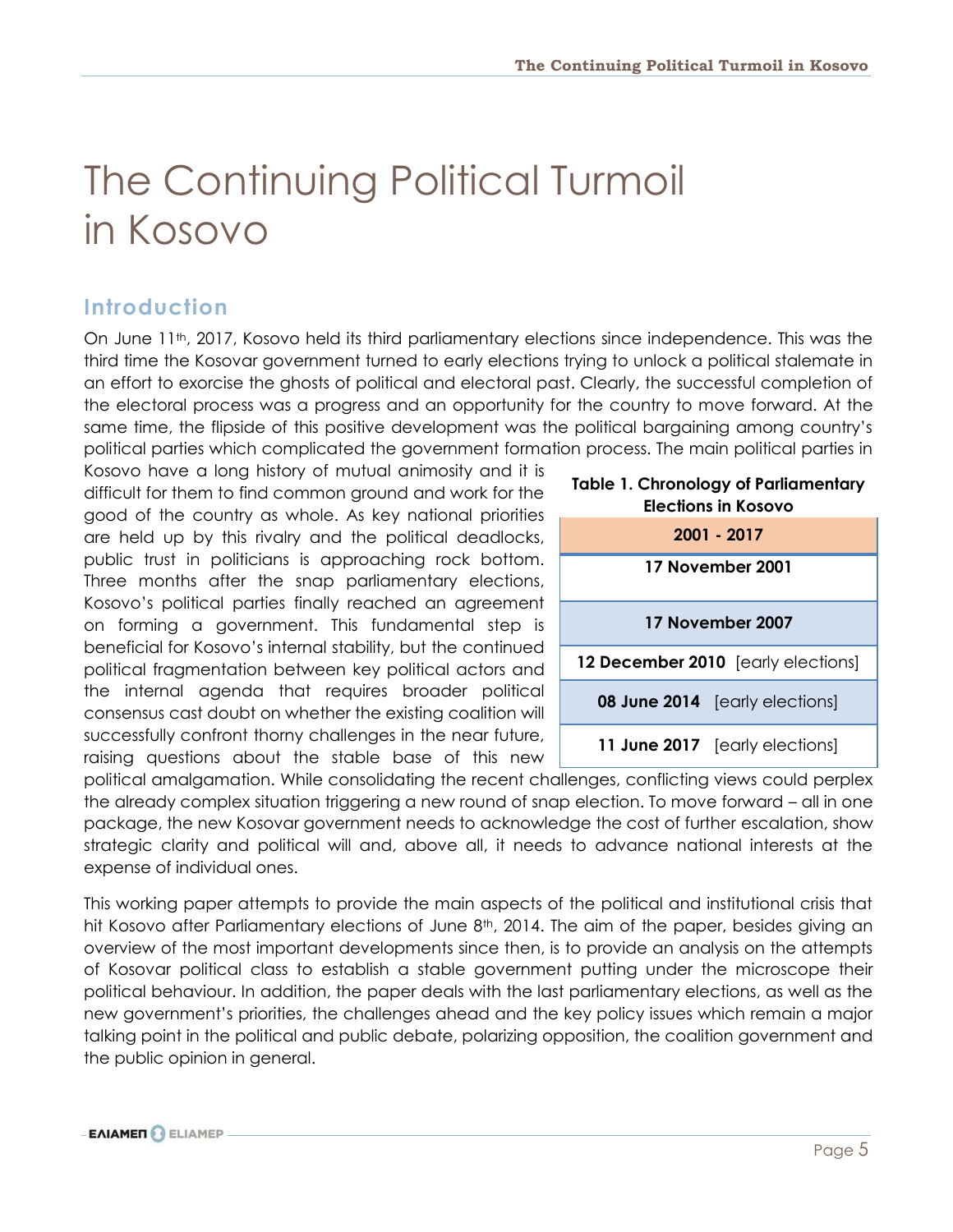## <span id="page-6-0"></span>**2014 Parliamentary Elections – A Complex Internal Political Situation**

On May 12th, 2014, MPs in Kosovo voted overwhelmingly to dissolve the Assembly and snap elections were called for June  $8<sup>th</sup>$ , three months before the formal schedule. The dissolution of parliament was triggered by impasse over the creation of a national army.<sup>3</sup> Continuing the pattern of extraordinary elections since 2010, this election came as a need for a new configuration in the legislature in order to break the log-jam and produce a more coherent government in position to better address Kosovo's internal problems. Paradoxically, the 2014 snap elections did not lead to the formation of a stable and a stronger government with a solid mandate; on the contrary, the elections brought about some surprising results since no single political party or coalition won enough parliamentary seats to secure a governing mandate. Therefore, the political parties started to squabble over who has the right to form the new government and Kosovo was locked in a constitutional and political crisis that brought the political life to a practical standstill. The actual causes of this crisis originate in the appetite of political parties to remain in power. In the past few years, Kosovo's political elite has appeared to be very inventive in discovering formulas and manoeuvres for the implementation of this objective, undermining in this way Kosovo's processes of state building and democratisation.

In the 2014 early elections, the Democratic Party of Kosovo-led coalition (PDK) came out on top with 30.38 per cent of the votes, but these results did not give Hashim Thaçi enough seats in parliament to form his third successive government alone. With PDK run out of partners, the formation of a government proved a difficult task for the ex-guerrilla commander who was governing Kosovo for almost ten years. Thaçi faced a formidable competition from a coalition of opposition parties, which presented a unified political front to oust him by offering an alternative majority and putting forward Kosovo Liberation Army leader Ramush Haradinaj as prime minister.<sup>4</sup> The opposition bloc, known as VLAN, comprised the conservative Democratic League of Kosovo (LDK – 25.24 per cent of the votes), the centre-right Alliance for the Future of Kosovo (AAK – 9.54 percent of the votes), and the newly established Initiative for Kosovo (NISMA – 5.15 per cent of the votes). The anti-Thaçi block was supported by the ultra-nationalist Self-Determination party (Vetëvendosje – 13.59 per cent of the votes), which stood by them while remaining in opposition. This political amalgamation became a headache for PDK because it gave VLAN coalition a

<sup>&</sup>lt;sup>3</sup> See Corinne Deloy "*Early elections in Kosovo after the dissolution of Parliament*", European Elections Monitor, June 2014. Available at[: https://www.robert-schuman.eu/en/doc/oee/oee-1508-en.pdf](https://www.robert-schuman.eu/en/doc/oee/oee-1508-en.pdf) (last accessed on 20 October 2017).

<sup>4</sup> See Krenar Gashi, "*Kosovo elections: Has everything changed?*", Research on South Eastern Europe, LSE Blog, 11 June 2014. Available at[: http://blogs.lse.ac.uk/lsee/2014/06/11/kosovo-elections-has-everything-changed/](http://blogs.lse.ac.uk/lsee/2014/06/11/kosovo-elections-has-everything-changed/) (last accessed on 20 October 2017).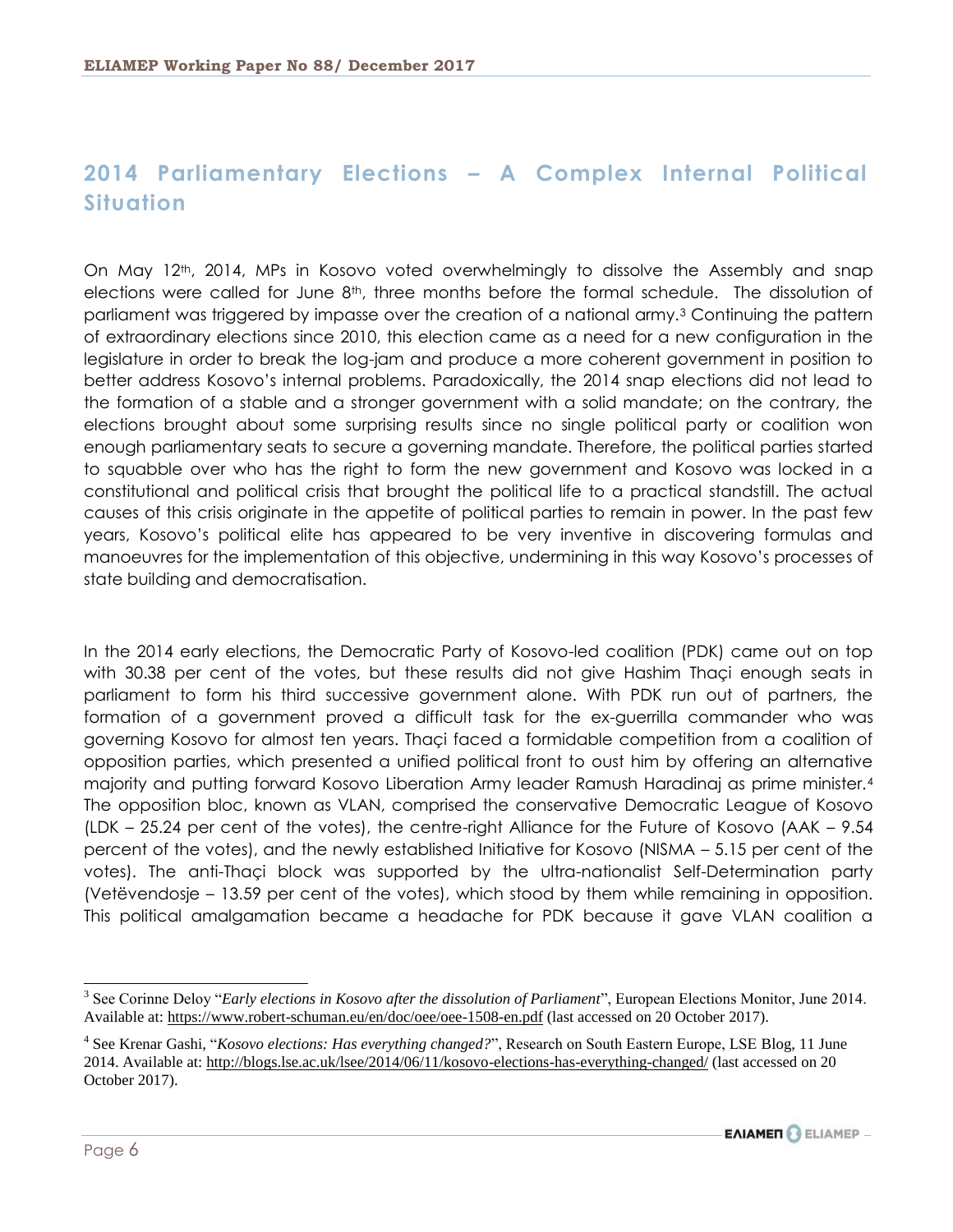comfortable majority of 63 seats against the PDK's 37,<sup>5</sup> thus threatening the political domination of Hashim Thaçi in Kosovo's political life. However, the leader of PDK employed shrewd tactics by embroiling in a game of interpretation of the constitution with regards to the election of the parliament speaker, thus blocking the formation of a government by the VLAN coalition.

When VLAN coalition elected LDK's leader Isa Mustafa as Assembly Speaker, the PDK challenged it to the Constitutional Court, insisting that only PDK or the coalition that has won the elections, be that victory an absolute or a relative one, can form a government. The Court ruled in favor of PDK supporting that only the party that won most of the votes in the elections has the right to be the first to nominate a prime minister, as well as that this party is entitled to the position of the assembly speaker, which is essential to parliament to become functional.<sup>6</sup> In some way, through this decision Kosovo's Constitutional Court created an institutional deadlock because on the one hand it gave the right to a political party to form a government although it did not has the necessary votes to do so. On the other hand, it refused this right to a coalition with a commanding majority of seats in the assembly obliging them to cooperation with the party that won most of the votes, which in this case was impossible because of the anti-PDK political block formed earlier. Many in Kosovo viewed the decision of Hashim Thaçi to go the issue to the court with suspicion, and saw the Court's verdict itself being altered in favor of a specific political party and against Kosovo's internal stability because it delayed the formation of a government with tremendous effects on a serious of policy issues. Instead of settling a serious domestic institutional problem, the decision worsened Kosovo's post-election politics increasing suspicions on political pressure over state institutions and their independent functioning.<sup>7</sup>

<sup>5</sup> See Adrian Zeqiri, "*Kosovo snap elections, background, rules and some predictions*", European Centre for Minority Issues Kosovo (ECMI), 17 May 2017. Available at:

[http://www.ecmikosovo.org/uploads/1.Kosovo%20snap%20elections%20background%20and%20predictions%20A%20Zeqir](http://www.ecmikosovo.org/uploads/1.Kosovo%20snap%20elections%20background%20and%20predictions%20A%20Zeqiri%20.pdf) [i%20.pdf](http://www.ecmikosovo.org/uploads/1.Kosovo%20snap%20elections%20background%20and%20predictions%20A%20Zeqiri%20.pdf) (last accessed on 20 October 2017).

<sup>6</sup> See Nate Tabak, "*Rulings deepen political crisis*", Prishtina Insight, 12 September 2014. Available at: <http://prishtinainsight.com/rulings-deepen-political-crisis-mag/> (last accessed on 20 October 2017).

<sup>7</sup> For more on the issue see Shpend Kursani, "*Can there be institutions in Kosovo without PDK?*", PrishtinaInsight, 9 August 2017. Available at[: http://prishtinainsight.com/can-institutions-kosovo-without-pdk/](http://prishtinainsight.com/can-institutions-kosovo-without-pdk/) (last accessed on 20 October 2017).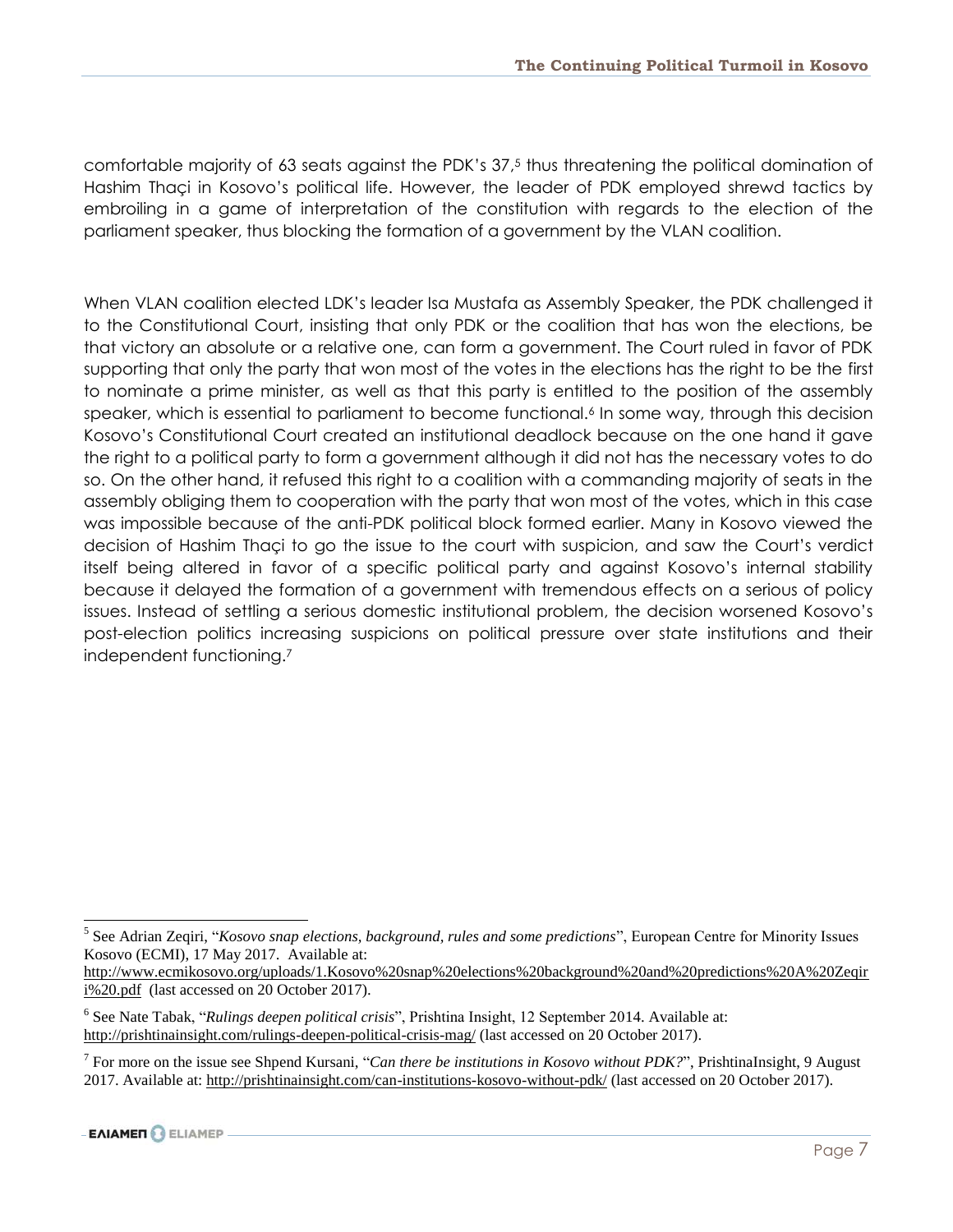#### <span id="page-8-0"></span>**PDK-LDK Coaliti**o**n Government**

The political and constitutional deadlock that continued for six months ended up in December 2014 after international pressure and with an inter-elite political bargain that allowed two fierce political opponents to come together and form a new unpopular government. The VLAN opposition bloc had its first loss when the leader of the Democratic League of Kosovo (LDK) Isa Mustafa did a 180 degree turn and abandoned the coalition to become the lifeline of Hashim Thaci, enabling him to cling to power. The PDK-LDK coalition was highly criticized not only by opposition parties, but also by members of the power-sharing union on the basis that it was against the voter's will.<sup>8</sup> However, Mustafa remained adamant to his decision, presenting it as the only solution for country's political deadlock. In fact, this highly unpopular coalition ended the institutional deadlock temporarily allowing Kosovo to continue its democratic consolidation and moving one step further in the process of European integration by signing the Stabilization and Association Agreement (SAA) with the European Union (EU), and also by allowing Pristina to continue the dialogue on relations normalization with Serbia.<sup>9</sup>

However, the consensus reached between Thaçi and Mustafa was no salve for Kosovo's democracy since the picture that emerged from the last developments remains problematic. Critics argue that the two main political parties used their willingness for political cooperation as a card to convince a suspicious and highly frustrated public that they are working to push forward Kosovo's state building process and the European agenda. But in reality, this agreement benefited only the two main political parties, allowing LDK's leader to become country's prime minister and Hashim Thaçi to be elected as Kosovo's President, at the detriment of genuine democracy in the country. These political machinations that threatened country's political stability were considered ominous signs for the health of Kosovo's democracy. While the PDK-LDK deal did not contribute to party pluralism, at the same time the new government did not bring about long stability, as the subsequent parliamentary crisis left political scene highly divided into two adverse camps.

<sup>9</sup> See Krenar Gashi, "*Kosovo-Nation in Transit Report 2016*", Freedom House, 2016. Available at: [https://freedomhouse.org/sites/default/files/NIT2016\\_Kosovo.pdf](https://freedomhouse.org/sites/default/files/NIT2016_Kosovo.pdf) (last accessed on 20 October 2017).



<sup>8</sup> See Violeta Hyseni Kelmendi, "*A bitter government coalition in Kosovo*", Osservatorio Balkani e Caucaso, 11 December 2014. Available at[: https://www.balcanicaucaso.org/eng/zone/Kosovo/A-bitter-government-coalition-in-Kosovo-157874](https://www.balcanicaucaso.org/eng/zone/Kosovo/A-bitter-government-coalition-in-Kosovo-157874) (last accessed on 20 October 2017).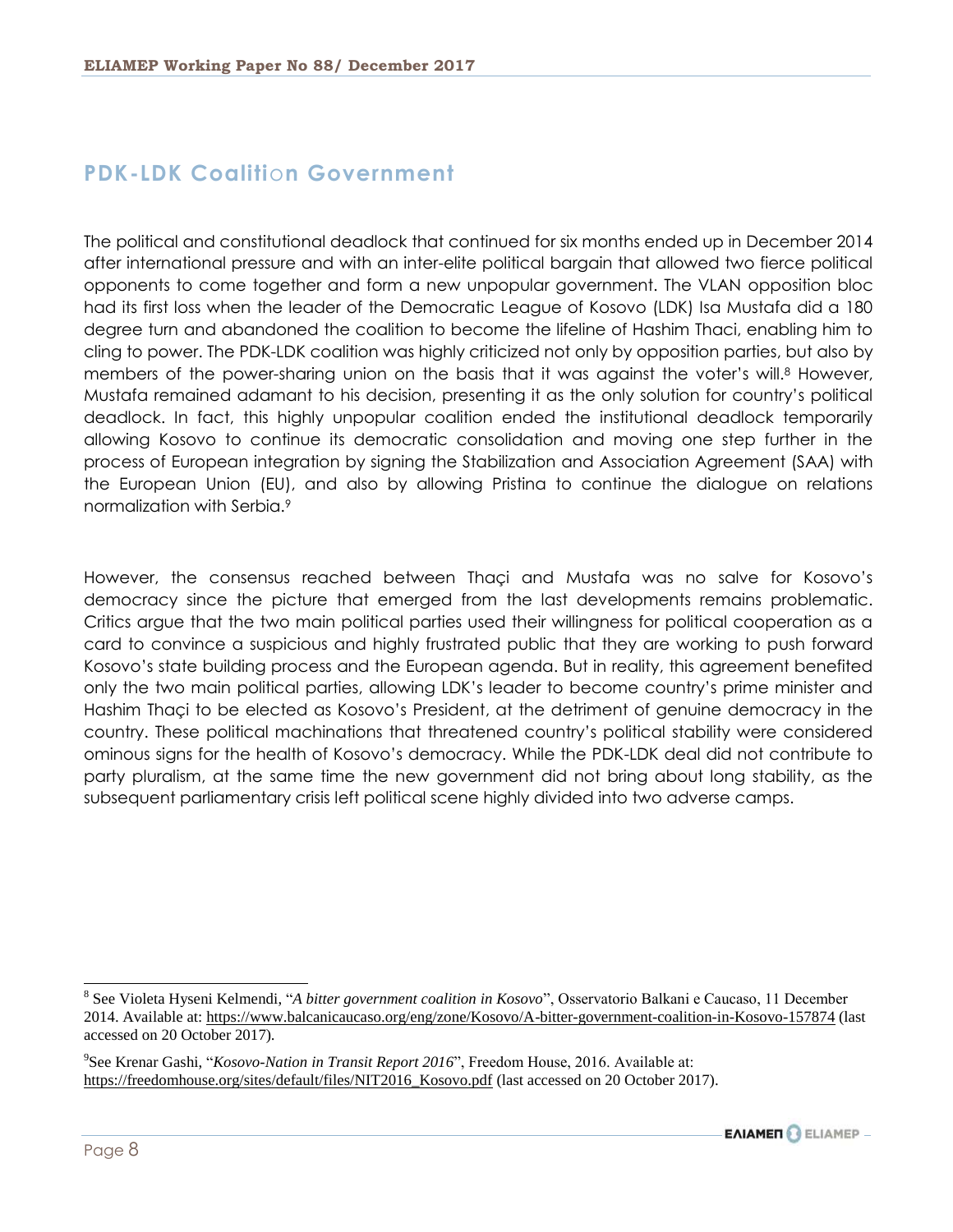#### <span id="page-9-0"></span>**A Highly Divided Political Scene – Paralyzed Parliament**

In 2015, politics in Kosovo were defined by a bitter confrontation between the ruling coalition and the opposition bloc. After some months of relative calm, tensions rose again in August 2015 when Pristina and Belgrade signed the agreement on the establishment of the Association of Serb Municipalities in Kosovo. In September 2015, political polarization increased further when Vetëvendosje and other elements of the opposition – the Alliance for the Future of Kosovo (AAK) of Ramush Haradinaj and the Initiative for Kosovo (Nisma për Kosovën) of Fatmir Limaj – mobilized themselves against the agreement around the claim that it was illegitimate and lacking democratic accountability.<sup>10</sup> The dispute on the issue continued and key instrument used by the opposition was the disruption of parliamentary sessions by throwing eggs and setting off tear gas canisters, threatening to delegitimize Kosovo's political system. The fact that the opposition was able to create a bloc and block major legislation showed the general unpopularity of the governing coalition's policies and its failure to negotiate with opposition parties on the contested issues.

Kosovo's political deadlock continued during 2016 due to the hardness stances of the government and opposition parties, which made any negotiation on the issue unlikely. Opposition parties continued to express disapproval with government policies over the implementation of the agreement insisting on new elections, a referendum on the agreement or its renunciation based on the December 2015 Constitutional Court rule that the agreement needs to be amended to conform with Kosovo's constitutional standards.<sup>11</sup> Things were further complicated for the government of Isa Mustafa when a new controversial issue was added to the agenda. The issue over the ratification of the demarcation agreement between Kosovo and Montenegro exacerbated existing tensions with opposition politicians objecting it and accusing the government of selling national interests to its neighbor. These two highly-publicized and sensitive issues became impetuses for the boycott of the assembly by the opposition parties from March 2016 onwards as well as for the organization of anti-government demonstrations which broadened the gap between government and opposition, further paralyzing politics.

<span id="page-9-1"></span><sup>10</sup> See Michael D. Kennedy, "*We are seeing you": Protesting violent democracies in Kosovo*", Open Democracy, 11 December 2015. Available at: [https://www.opendemocracy.net/michael-d-kennedy-linda-gusia/we-are-seeing-you-protesting](https://www.opendemocracy.net/michael-d-kennedy-linda-gusia/we-are-seeing-you-protesting-violent-democracies-in-kosova)[violent-democracies-in-kosova](https://www.opendemocracy.net/michael-d-kennedy-linda-gusia/we-are-seeing-you-protesting-violent-democracies-in-kosova) (last accessed on 20 October 2017).

<sup>&</sup>lt;sup>11</sup> See "*The Constitutional Courts Decision on the Association of Serb Majority Municipalities*", European Center for Minority Issues in Kosovo, December 2015. Available at: [http://www.ecmikosovo.org/en/Latest-News/The-Constitutional-](http://www.ecmikosovo.org/en/Latest-News/The-Constitutional-Court%E2%80%99s-Decision-On-The-Association-Community-Of-Serb-Majority-Municipalities)[Court%E2%80%99s-Decision-On-The-Association-Community-Of-Serb-Majority-Municipalities](http://www.ecmikosovo.org/en/Latest-News/The-Constitutional-Court%E2%80%99s-Decision-On-The-Association-Community-Of-Serb-Majority-Municipalities) (last accessed on 20 October 2017).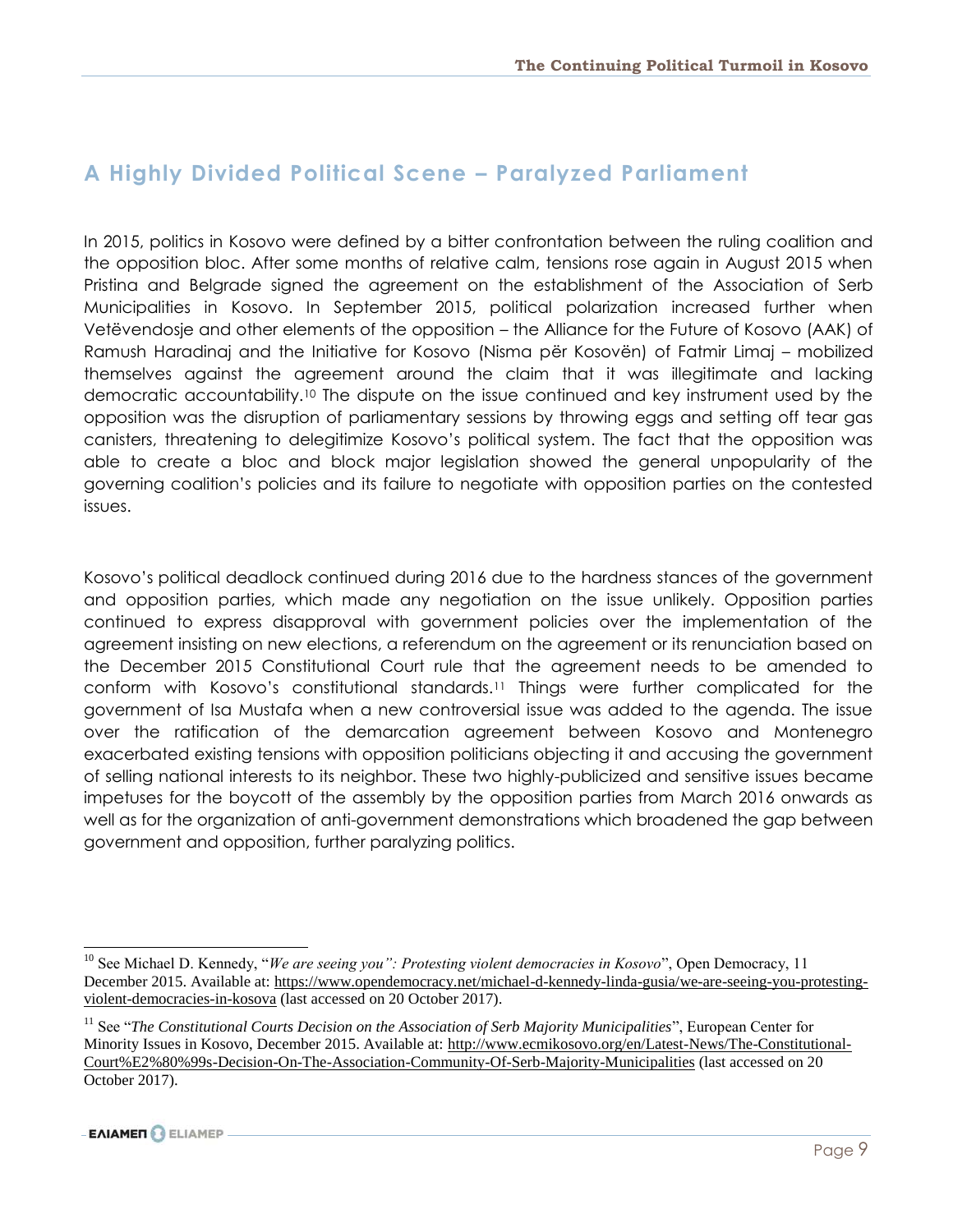#### **Street Politics**

In January 2016, the opposition staged a huge anti-government demonstration in the capital, Pristina. Tens of thousands of opposition protesters took the streets to voice their frustration with country's politics, calling for the resignation of Prime Minister's Isa Mustafa government in which Hashim Thaçi served as Deputy Prime Minister and Minister of Foreign Affairs, as well as for early parliamentary elections since according to them the executive had violated the country's constitution in reaching deals with Serbia and Montenegro. One month later, one other protest was called with many hundreds of opposition supporters camping out in tents in the capital's Skanderbeg square in an effort to prevent Kosovo's 120-member legislature from electing Hashim Thaçi as country's next president.<sup>12</sup> In the eyes of the opposition as well as of a considerable part of the public, Hashim Thaçi was considered responsible for signing agreements which goes against the interests of Kosovo and therefore they strongly rejected his candidacy for the presidency.

In spite of the strong objection of the opposition, the leader of PDK was elected Kosovo's president in February 2016, amid tear gas and in the absence of the opposition lawmakers after securing 71 votes in the third round.<sup>13</sup> The rallies during his February election and April inauguration spiralled into violence and Kosovo saw the worst case of political unrest since it declared independence from Serbia in 2008.<sup>14</sup> On its part, the government accused the opposition of being the political orchestrator of the violence in an effort to come to power, calling them to abandon street politics and return to parliament. The opposition justified the increasing intensity of protests in both parliament and Pristina's streets because earlier peaceful protests failed to deepen democratic accountability in Kosovo's legislative body. According to them, the opposition has little choice but to take its message to the streets as PDK-LDK government has attacked state institutions, leaving no more channels for the opposition to resort to. All in all, Hashim Thaçi's election as president triggered significant criticism from opposition parties and civil society who argued that the state was being captured by the PDK structures.

<sup>&</sup>lt;sup>14</sup> See "Anti-government protest turns violent in Kosovo", Voice of America, 09 January 2016. Available at: <https://www.voanews.com/a/anti-government-protest-turns-violent-in-kosovo/3138257.html>(last accessed on 20 October 2017).



 $\overline{a}$ <sup>12</sup> See "*Kosovo Parliament elects Thaçi as new President*", DailyMail, 26 February 2016. Available at: <http://www.dailymail.co.uk/wires/ap/article-3465254/Kosovo-elects-new-president-opposition-protests.html> (last accessed on 20 October 2017).

<sup>&</sup>lt;sup>13</sup> See "Hashim Thaci elected President of Kosovo with 71 votes after three rounds", Top Channel TV, 26 February 2016. Available at[: http://top-channel.tv/english/hashim-thaci-elected-president-of-kosovo-with-71-votes-after-three-rounds/](http://top-channel.tv/english/hashim-thaci-elected-president-of-kosovo-with-71-votes-after-three-rounds/) (last accessed on 20 October 2017).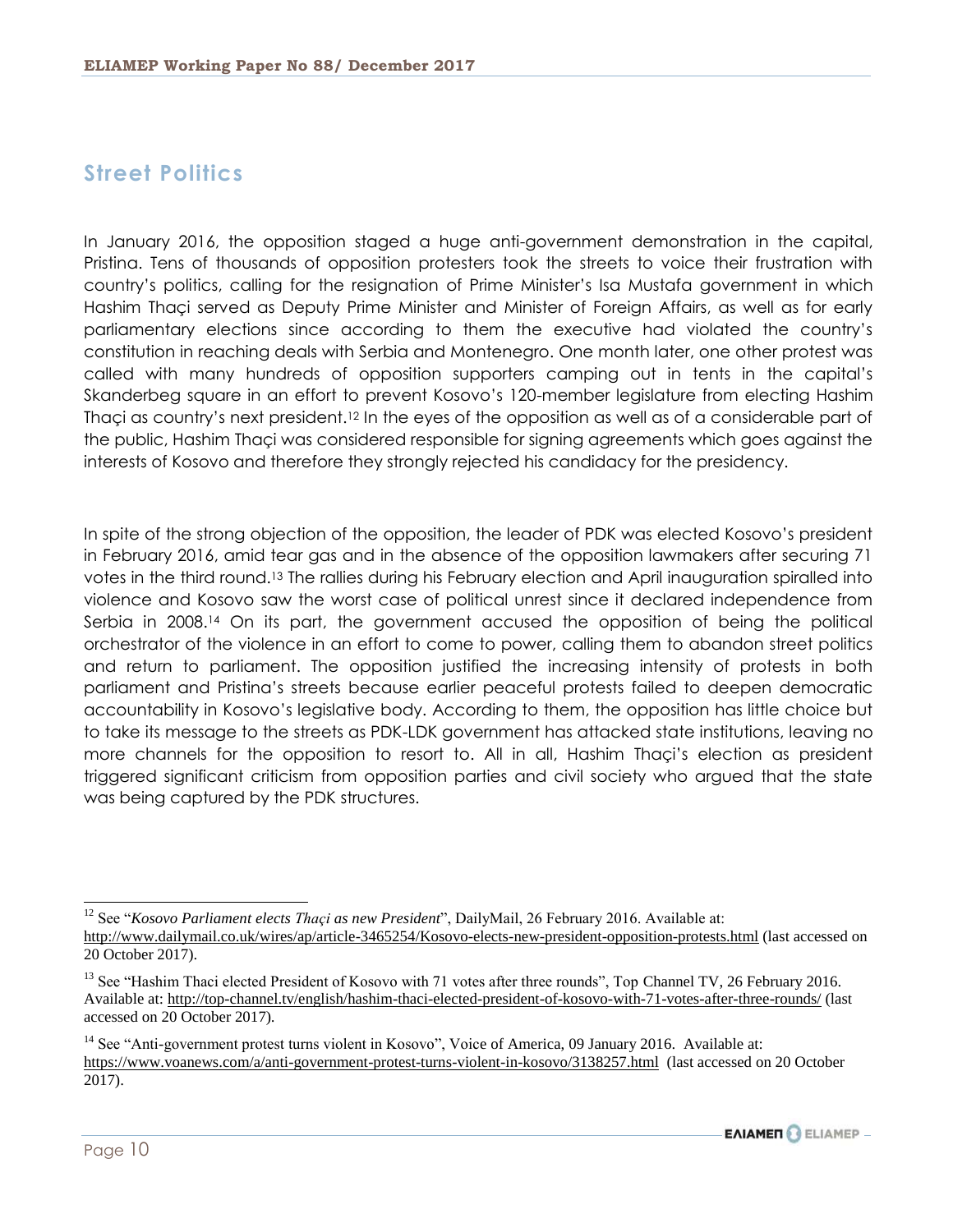Regardless of the opposition intentions and its nationalist campaign against the agreements, this mobilization added to the low participation of Kosovar citizens to general elections are indicative of the current state of society. At the heart of these protests does not lies only the Albanian anger over the agreement with Serbia and Montenegro but also lies the discontent with high-level corruption and disillusion with Kosovo's dire economic condition.<sup>15</sup> The wave of discontent in the country is far deeper. It would be misleading to argue that there is crisis merely because people are protesting; rather, it is more plausible that people are protesting because there is a crisis. While political parties were creating and breaking their alliances, collective frustration was building up. After all, surveys have repeatedly demonstrated that Kosovars trust in their political institutions has hit rock bottom.<sup>16</sup> The lack of faith in the direction their country was going has produced a large exodus of Kosovars citizens claiming asylum in European Union countries.<sup>17</sup>

Social discontent shows that Kosovars are disgruntled with their political representatives and desire to build their lives on institutions they can trust. Since the country's rule of law, independent judiciary and media freedom are severely weakened frustrated citizens appear to no longer trust the transformative power of democracy.<sup>18</sup> Kosovars believe that their vote cannot change the situation in Kosovo (38 per cent) or do not know whether their vote can change the situation in the country (24 per cent).<sup>19</sup> The increasing support for Vetëvendosje shows that there is still a growing concern that the longer the issues such as corruption, unemployment and economic development remain in limbo, the more the danger increases of national issues being hijacked by strong nationalists and extremists with serious consequences for moderate political forces and the country's stability.

One novelty of this last mobilization of Kosovars is the fact that it was not confined only to protests but was also followed by initiatives and efforts of nonpartisan groups and civil society to demand accountability and exposing corruptive affairs, as well as wrongdoings by public officials placing in

<sup>&</sup>lt;sup>15</sup> See Tony Barber, "Kosovars stage round-the-clock-anti-government protest", Financial Times, 22 February 2016. Available at:<https://www.ft.com/content/e4a737e8-db90-11e5-a72f-1e7744c66818> (last accessed on 20 October 2017).

<sup>&</sup>lt;sup>16</sup> See the last Public Pulse Report published by UNDP Kosovo, 22 November 2017. Available at:

[http://www.ks.undp.org/content/kosovo/en/home/library/democratic\\_governance/public-pulse-xiii.html](http://www.ks.undp.org/content/kosovo/en/home/library/democratic_governance/public-pulse-xiii.html) (last accessed on 30 November 2017).

<sup>&</sup>lt;sup>17</sup> See Marija Ristic, "Albania, Kosovo Top German 2015 Asylum List", BalkanInsight, 07 January 2016. Available at: <http://www.balkaninsight.com/en/article/albania-kosovo-top-german-2015-asylum-seekers-list-01-07-2016> (last accessed on 20 October 2017).

<sup>&</sup>lt;sup>18</sup> See Adelheid Feilcke, "Nationalism wins in Kosovo elections", Deutsche Welle, 13 June 2017. Available at: <http://www.dw.com/en/opinion-nationalism-wins-in-kosovo-elections/a-39214790> (last accessed on 20 October 2017).

<sup>&</sup>lt;sup>19</sup> UNDP Public Pulse Report – November 2017, page 16. Available at: [http://www.ks.undp.org/content/kosovo/en/home/library/democratic\\_governance/public-pulse-xiii.html](http://www.ks.undp.org/content/kosovo/en/home/library/democratic_governance/public-pulse-xiii.html) (last accessed on 30 November 2017).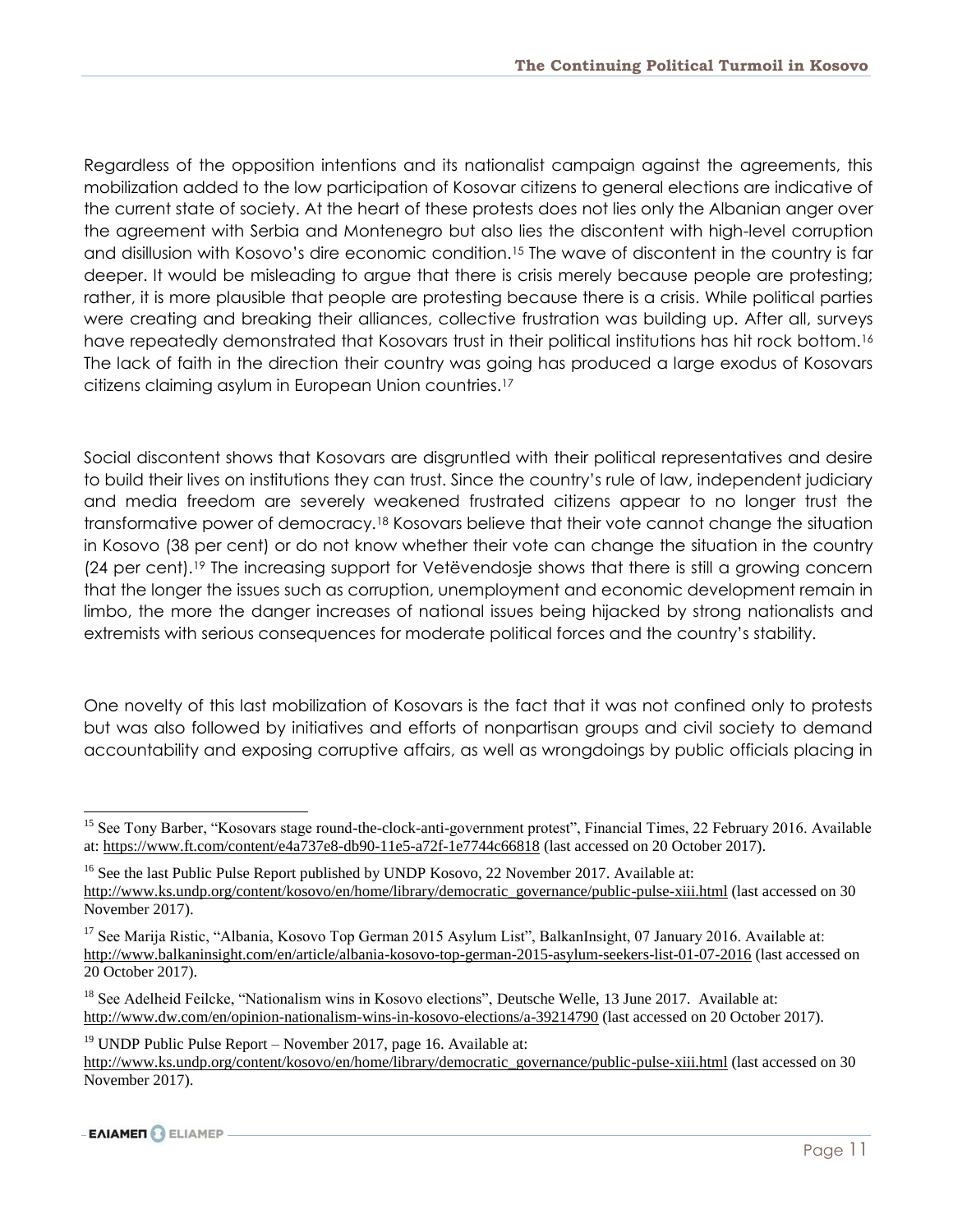this way limits on the authoritarian tendencies of political figures in power.<sup>20</sup> Although this civic mobilization was the largest that the country had seen since independence, internal developments, such as the snap elections, showed that the political class (both ruling coalition and opposition) had failed to grasp the message, leading to an explosion of the dissatisfaction smouldering among the citizens due to a number of unresolved issues (irresponsible governance, widespread corruption, abuse of power and clientelism) considered to be the root cause of the enduring malaise with Kosovo's democracy.

In subsequent months, the frictions between Vetëvendosje and the two other opposition parties became an official split when the Alliance for the Future of Kosovo (AAK) and the Initiative for Kosovo (Nisma) signed a pre-election coalition agreement, deciding not to support the protests organized by Vetëvendosje. Power struggles put an end to one of the strongest opposition blocs in Kosovo's politics.<sup>21</sup> Truly, PDK-LDK coalition faced the strongest opposition than any government has encountered in Kosovo's nine years of independence, but Kosovo's democratic climate did not benefit from this opposition tactic. The opposition failed to stimulate the growth of real opposition politics hindering country's political and social development. In the second half of the year, the opposition ended the disruptive three-month boycott and the parliament resumed operation, continuing its legislative agenda. For a short period of time, the Kosovar parliament came back to some normality but with the same old business politics which led the country to another extraordinary election in 2017.

**EAIAMEN** ELIAMEP -

 $\overline{a}$ <sup>20</sup> See Krenar Gashi Nation In Transit Kosovo Report 2017. Available at: [https://freedomhouse.org/sites/default/files/NIT2017\\_Kosovo.pdf](https://freedomhouse.org/sites/default/files/NIT2017_Kosovo.pdf) (last accessed on 20 October 2017).

<sup>&</sup>lt;sup>21</sup> See Erjone Popova and Amire Qamili, "Power struggle splits Kosovo opposition parties", BalkanInsight, 22 April 2016. Available at[: http://www.balkaninsight.com/en/article/opposition-parties-official-divided-04-20-2016](http://www.balkaninsight.com/en/article/opposition-parties-official-divided-04-20-2016) (last accessed on 20 October 2017).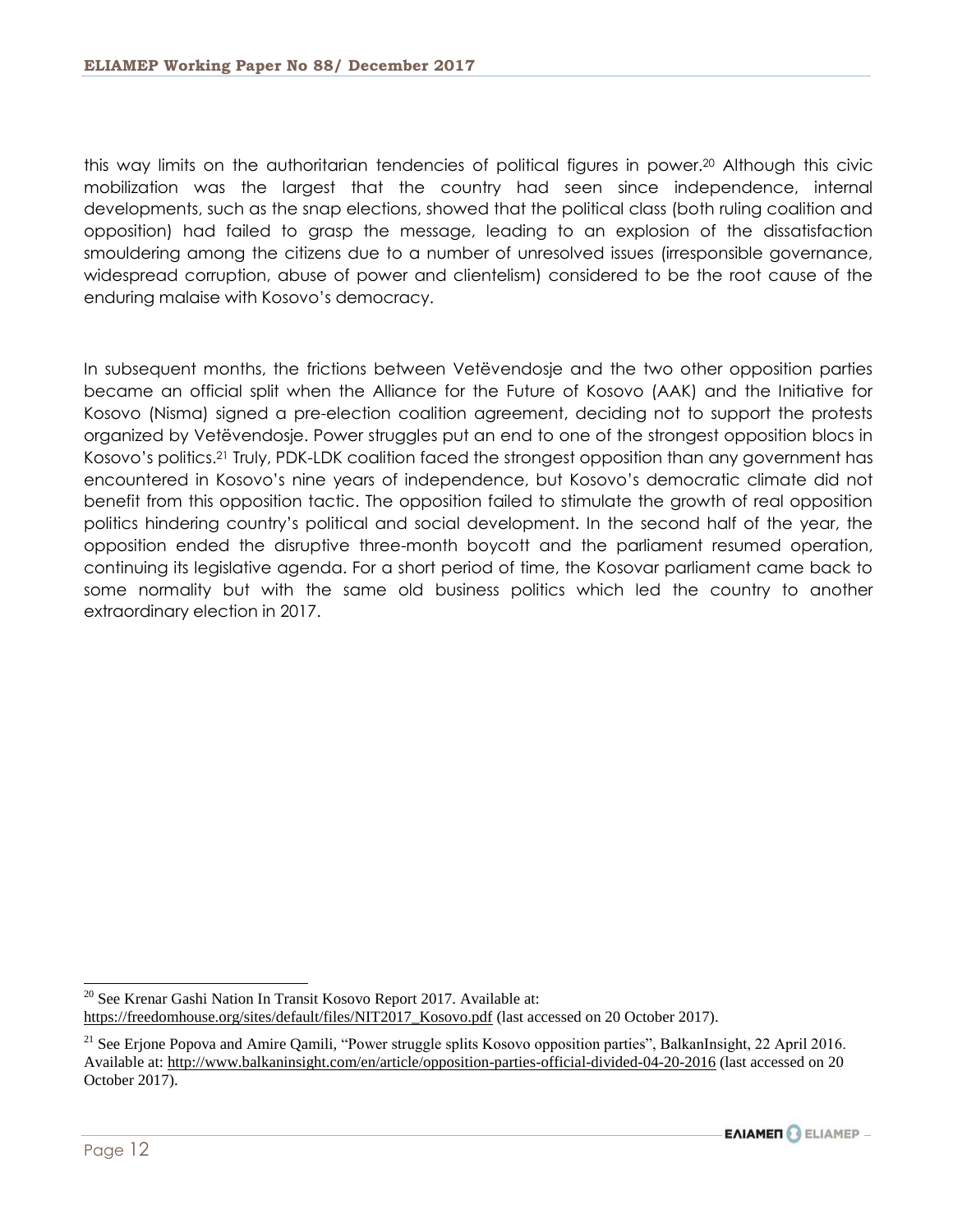#### <span id="page-13-0"></span>**PDK-LDK coalition collapse**

The first dark clouds over the ruling coalition appeared in October 2016 when the leader of PDK Kadri Veseli, who had replaced Thaçi, supported the idea of early elections as the only way to bring "Kosovo back to normal political situation".<sup>22</sup> The main reason behind his statement was the tension inside the coalition over the ratification of the border agreement with Montenegro. Not only did the coalition lack the 81 votes needed for the ratification of the agreement but at the same time members of the LDK were reluctant to take the political responsibility by making the tough choice of navigating this highly sensitive issue. The reason may have been the weakened popularity of LDK due to voters' dislike of its coalition with PDK in 2014. Mustafa's return to PDK with the agreement for joint government was considered as a politically motivated move connected to his desire to remain in power affecting negatively party's popularity. Therefore, the LDK leadership felt the need to compromise with the public on the issue instead of pushing its ratification in the parliament. PDK was dissatisfied with its partner's reluctance to deal with the border demarcation agreement and the decision of Mustafa to withdraw it from the agenda.<sup>23</sup>

In such an unstable situation from all points of view, Isa Mustafa's government was defeated in May 2017 after MPs backed an opposition motion of no-confidence, becoming the third government in a row to fall without completing its four-year term. Of 120 MPs in parliament, 78 voted for the motion, with only 34 backing the government.<sup>24</sup> The motion was pushed forward by the Initiative for Kosovo (Nisma për Kosovën), backed by the the opposition Vetëvendosje party and the Alliance for the Future of Kosovo (AAK). However, it was the main coalition party, the Democratic Party of Kosovo (PDK) that swayed the vote to pave the way for early elections. During the parliament session PDK and LDK become embroiled in a blame game over the failure of the government. Isa Mustafa considered the no-confidence motion as a "pamphlet without any argumentation basis", adding its consequences will be "the country's destabilization through creating a lack of trust in institutions, and an institutional vacuum".<sup>25</sup>

<sup>&</sup>lt;sup>22</sup> See "Veseli: early elections bring Kosovo "back to normality", Gazeta Express,  $\frac{http://m.gazetaexpress.com/en/news/veseli$ [early-elections-bring-kosovo-back-to-normality-171288/](http://m.gazetaexpress.com/en/news/veseli-early-elections-bring-kosovo-back-to-normality-171288/) (last accessed on 20 October 2017).

<sup>&</sup>lt;sup>23</sup> See Marina Mikhaylova, "Kosovo government falls as ruling coalition partner PDK backs no-confidence vote", Business Intelligence for Southeast Europe, 10 May 2017. Available at: [https://seenews.com/news/kosovo-govt-falls-as-ruling](https://seenews.com/news/kosovo-govt-falls-as-ruling-coalition-partner-pdk-backs-no-confidence-vote-568065)[coalition-partner-pdk-backs-no-confidence-vote-568065](https://seenews.com/news/kosovo-govt-falls-as-ruling-coalition-partner-pdk-backs-no-confidence-vote-568065) (last accessed on 20 October 2017).

<sup>&</sup>lt;sup>24</sup> See Erjon Popova "*The Kosovo Assembly votes to dismiss the government*", Prishtina Insight, 10 May 2017. Available at: http://prishtinainsight.com/<u>kosovo-assembly-votes-dismiss-government</u>/ (last accessed on 20 October 2017).

<sup>&</sup>lt;sup>25</sup> See Sylejman Kllokoqi and Llazar Semini, "Kosovo government falls after losing no-confidence vote", Associated Press, 11 May 2017. Available at:<https://www.courthousenews.com/kosovo-government-falls-losing-no-confidence-vote/> (last accessed on 20 October 2017).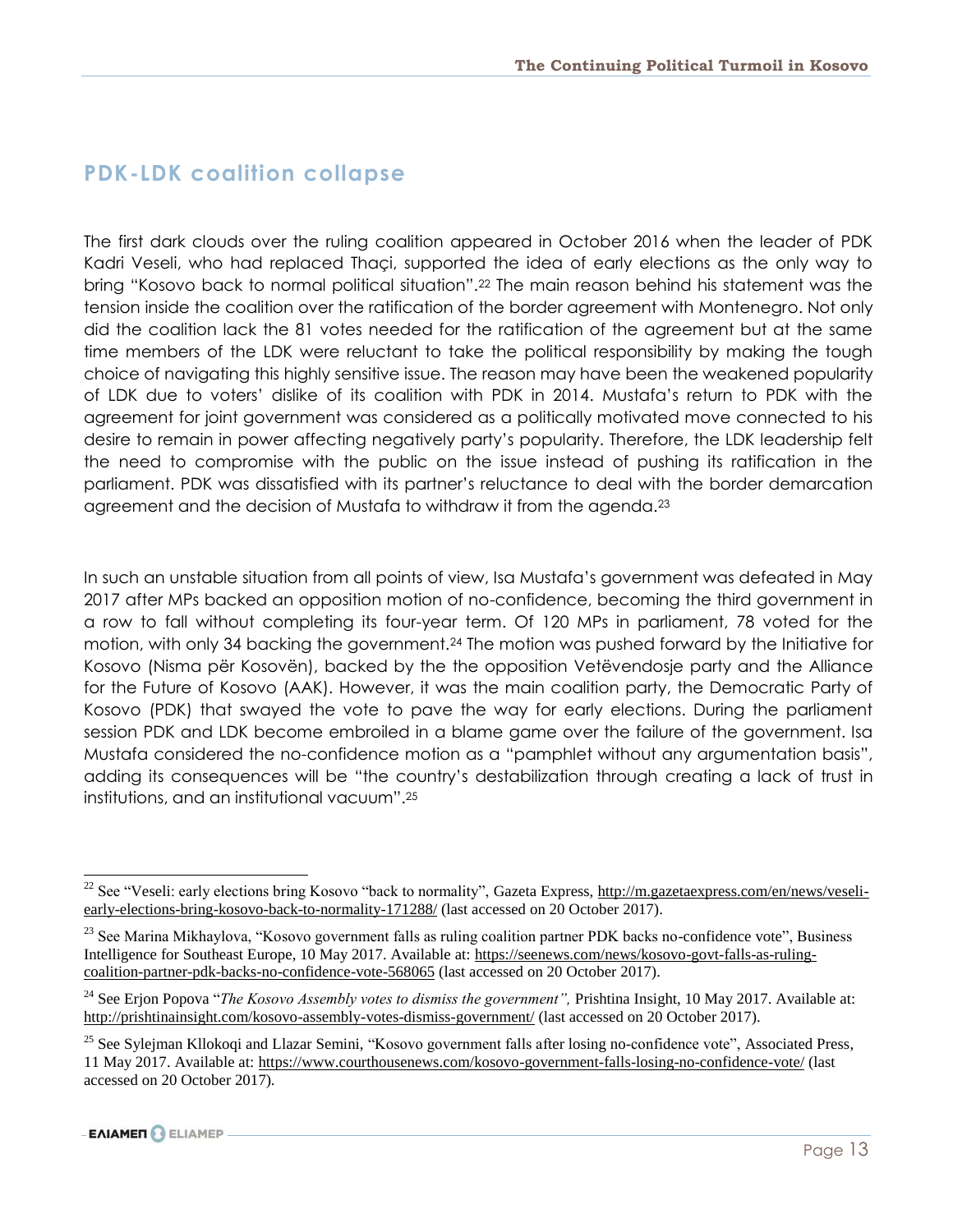PDK's explanation that it supported the no-confidence motion because of the government failure to take big decisions did not convince and raised a number of questions of what was hidden behind the decision to vote against its partner especially having in mind the fact that the two parties had shared responsibility due to their coalition government. PDK's position to lead the country to unnecessary snap elections by supporting a vote of no-confidence in its own government can be viewed in light of their desire to change the political correlations, hoping to results that would bolster them politically and giving them more space to touch sensitive national issues. For some local analysts, the provocation of snap elections was very closely linked to the full functioning of the Special Court in charge of conducting trials for allegations stemming from the 2011 Council of Europe report, which alleges serious violations of international law.<sup>26</sup> Former KLA members who currently occupy public functions might be targeted by the court. Any postponement to the commencement of the court mandate and to the raise of indictments would give them enough time to stabilize themselves as stability factors in Kosovo building up a protection element/mechanism from any accusation that could come from The Hague.<sup>27</sup> This pragmatic political tactic is not new in Kosovo's politics, it has all happened before.

 $27$  Ibid



<sup>26</sup> See Ismet Hajdari, "*Kosovo elections: A crisis "Déjà vu"*", Heinrich Boll Stiftung, 04 July 2017. Available at: <https://rs.boell.org/en/2017/07/04/kosovo-election-crisis-d%C3%A9j%C3%A0-vu> (last accessed on 20 October 2017).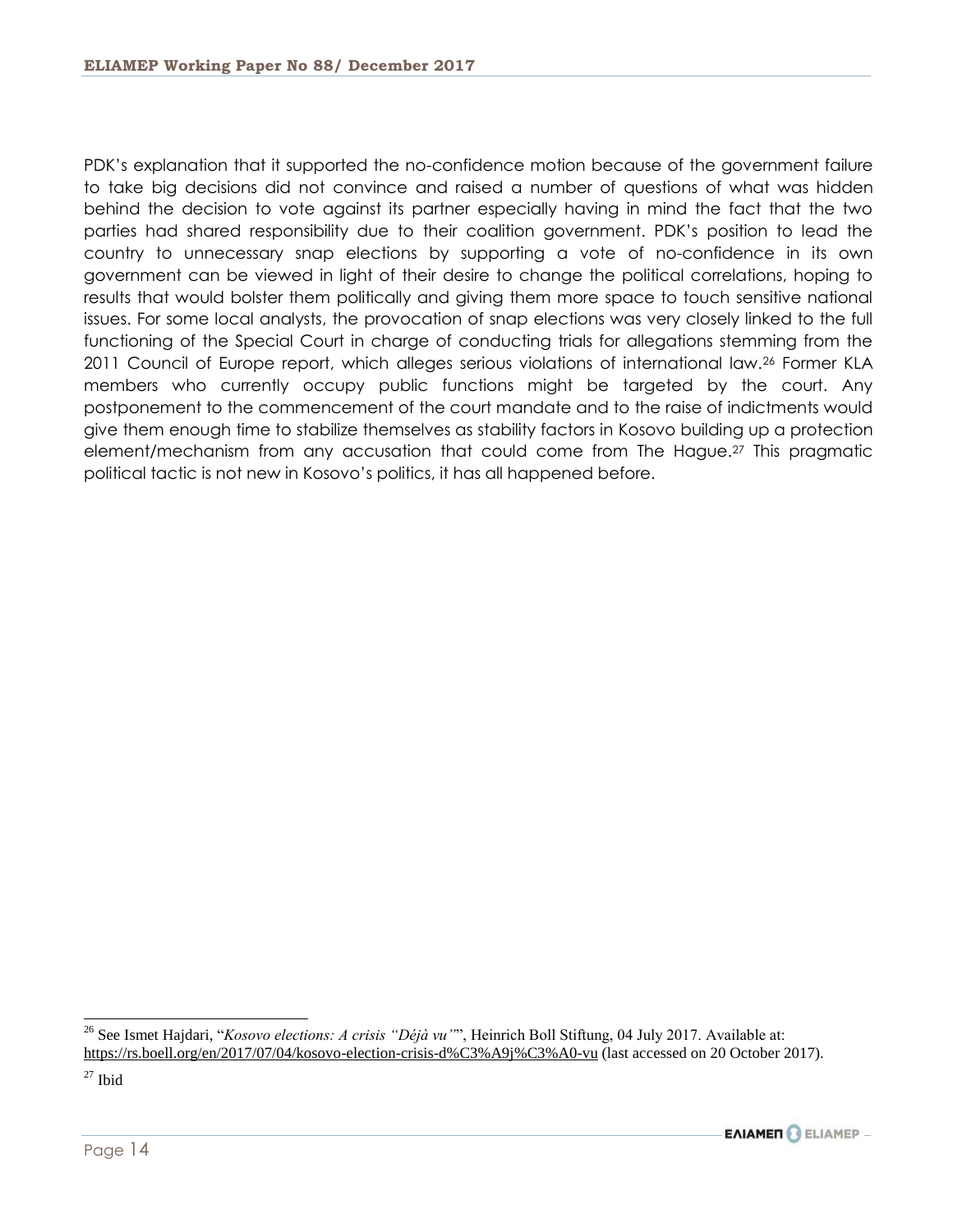# <span id="page-15-0"></span>**Early elections – Widespread dissatisfaction with Kosovo's politics**

On June 11th, 2017, Kosovo held its third early parliamentary elections. These elections were held to resolve the ongoing crisis emerging from several deadlocks in the Kosovar parliament. However, they did not manage to bring something new compared to the 2014 elections, at least regarding the results needed for the formation of a stable government. It took Kosovo three months to form a government after two failed attempts to elect assembly speaker.<sup>28</sup> The new element of these elections was the formation of political alliances based on parties' anticipation of securing a viable majority in the parliament, leaving apart ideology or policy goals.<sup>29</sup> In that context, the PDK formed a coalition with former prime minister and rebel leader Ramush Haradinaj's Alliance for the Future of Kosovo (AAK) and the charged with war crimes Fatmir Limaj's Initiative for Kosovo, which split from PDK only in 2014. The so called "war wing" coalition brought together three political parties with wartime credentials but with long-standing rivalries among them. The AAK has long been estranged from the PDK, although both grew out of the wartime Kosovo Liberation Army (KLA).<sup>30</sup> Although one of Thaçi's close associate, Fatmir Limaj turned against him over disagreements on a number of issues. Both AAK and NISMA had been vocal critics of the previous government and the PDK state capture as part of the 2014 anti-Thaçi opposition bloc accusing him of being power-hungry and not a unifying individual, which is what Kosovo constitution requires. Analysts wonder if these political factors with complex past and very different strategies can find a common ground to cooperate.

<sup>28</sup> See "*Situation in Kosovo, parliament one again failed to elect assembly speaker*", Ora News TV, 10 August 2017. Available at[: http://www.oranews.tv/ora-english/situation-in-kosovo-parliament-once-again-failed-to-elect-assembly-speaker/](http://www.oranews.tv/ora-english/situation-in-kosovo-parliament-once-again-failed-to-elect-assembly-speaker/) (last accessed on 20 October 2017).

<sup>29</sup> See "*Kosovo's June 2017 Parliamentary Elections*", National Democratic Institute, June 2017. Available at: [https://www.ndi.org/sites/default/files/NDI%20Kosovo%20June%202017%20Election%20Report\\_0.pdf](https://www.ndi.org/sites/default/files/NDI%20Kosovo%20June%202017%20Election%20Report_0.pdf) (last accessed on 20 October 2017).

<sup>30</sup> See Bledar Feta and Kristina Zharkalliu "*Kosovo's new coalition has no stable foundation*", BalkanInsight, 08 March 2011. Available at[: http://www.balkaninsight.com/en/article/kosovo-s-new-coalition-has-no-stable-foundation](http://www.balkaninsight.com/en/article/kosovo-s-new-coalition-has-no-stable-foundation) (last accessed on 20 October 2017).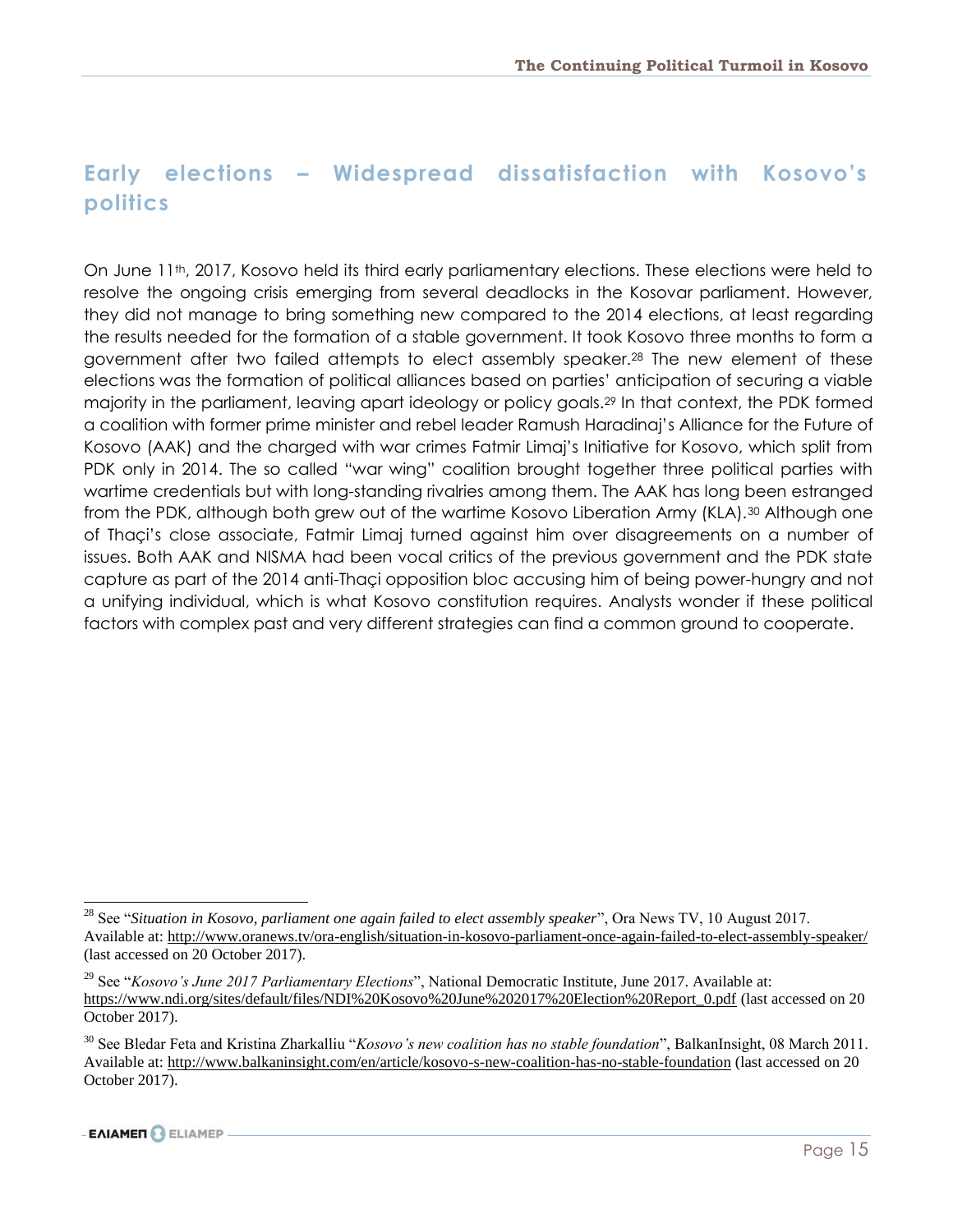| Table 2. Parliamentary Elections in Kosovo - Results |              |       |              |              |       |              |                        |  |  |  |
|------------------------------------------------------|--------------|-------|--------------|--------------|-------|--------------|------------------------|--|--|--|
|                                                      | 2014         |       | 2017         |              |       |              |                        |  |  |  |
| <b>Coalition/Parties</b>                             | <b>Votes</b> | $\%$  | <b>Seats</b> | <b>Votes</b> | $\%$  | <b>Seats</b> | <b>Seats</b><br>Change |  |  |  |
| <b>PAN coalition</b>                                 | n/a          | n/a   | n/a          | 245,627      | 33,74 | 39           | n/a                    |  |  |  |
| Democratic Party of Kosovo (PDK)                     | 222,181      | 30,38 | 37           | n/a          | n/a   | 21           | $(-16)$                |  |  |  |
| Alliance For the Future of Kosovo (AAK)              | 69,793       | 9,54  | 11           | n/a          | n/a   | 10           | $(-1)$                 |  |  |  |
| Initiative for Kosovo (Nisma)                        | 37,680       | 5,15  | 6            | n/a          | n/a   | 8            | (+2)                   |  |  |  |
| <b>LAA Coalition</b>                                 | n/a          | n/a   | n/a          | 185,884      | 25,53 | 29           | n/a                    |  |  |  |
| Democratic League of Kosovo (LDK)                    | 184,594      | 25,24 | 30           | n/a          | n/a   | 27           | $(-2)$                 |  |  |  |
| New Kosovo Alliance (AKR)                            | 34,170       | 4,67  | 0            | n/a          | n/a   | 2            | (+2)                   |  |  |  |
| <b>Main parties running individually</b>             |              |       |              |              |       |              |                        |  |  |  |
| Vetëvendosje Movement                                | 99.398       | 13,59 | 16           | 200,135      | 27,49 | 32           | $(+16)$                |  |  |  |
| SRPSKA LISTA                                         | 38,199       | 5,22  | 9            | 44,499       | 6,11  | 9            | (0)                    |  |  |  |

 *SOURCE: CENTRAL ELECTION COMMISSION*

The PDK-led coalition came first with 33.74 per cent of the votes (39 of 120 seats)<sup>31</sup>, but lost considerable support. Therefore, the party's intention to reignite support through the snap elections failed, making it difficult for its leader Kadri Veseli to govern even with its planned coalition partners. The LDK of former Prime Minister Isa Mustafa, and their partners, the New Kosovo Alliance (AKR) of Behgjet Pacolli, and the newly established Alternativa of Gjakova mayor Mimoza Kusari ended third with 25.53 per cent of the votes (29 of 120 seats).<sup>32</sup> Both PDK and LDK-led coalitions performed poorly when compared to the respective votes received by PDK and LDK alone in 2014 elections. The outcome was more or less anticipated, but few predicted as massive of a withdrawal of voters' support to Kosovo's main political parties. The result must be interpreted as more than a mere vote for rotation of power with new faces in politics; it was a vote for change and a protest against the way that PDK and LDK dealt with the political crisis. For many Kosovars, PDK and LDK have become the personification of old politics and the main obstacle for the country's further development.

The nationalist Vetëvendosje of Visar Ymeri, which run alone, achieved a remarkable breakthrough by increasing its share of the vote to 27.49 per cent (32 of 120 seats), as compared to 13.59 per cent (16 of 120 seats) in 2014,<sup>33</sup> challenging the long dominance of PDK and LDK. With these results Vetëvendosje consolidated its position as the country's biggest political party. Vetëvendosje is a parliamentary force that located its power and popularity outside parliament. With the combination of street politics and parliamentary manoeuvres, the party has managed to attract



 $31$  See the official results published by the Central Election Commission of the Republic of Kosovo. Available at: <http://www.kqz-ks.org/en/elections> (last accessed on 20 October 2017).

 $32$  Ibid

 $33$  Ibid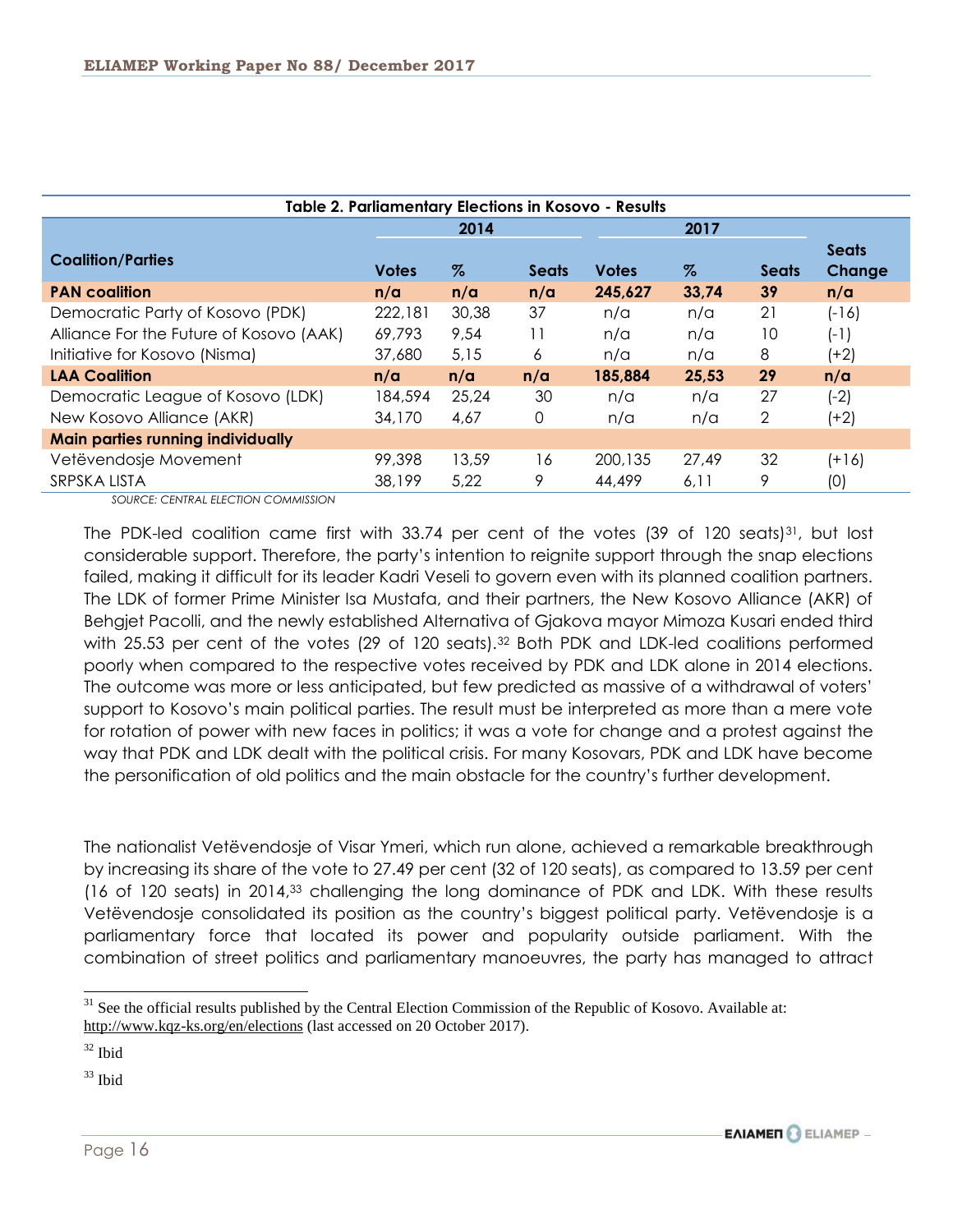the support of many voters. The last four years the party has became a headache for both PDK and LDK by challenging the public anger on a number of issues through the card of nationalism. Party's senior figures, including its founder Albin Kurti, oppose the form the dialogue with Serbia and the decentralization process, government's main policy for integrating the Kosovo Serbs, have been shaped. By supporting Vetëvendosje in June  $11<sup>th</sup>$  polls voters showed their frustration over a deep level of corruption<sup>34</sup> as Vetëvendosje is always campaigning as a strong-anti corruption platform. In this context, the party justified the decision to run alone in the elections as a political choice not to cooperate with Kosovo's old corrupt politics. This could explain the strong desire of PDK to remain in power and keep out Vetëvendosje because it fears that if the party of Visar Ymeri comes to power it might mean that senior mentors of PDK would be prosecuted for corruption, something which Vetëvendosje has discursively promoted. The non-inclusion of Vetëvendosje in the government could also please the international community because of party's aggressive and antiinternational-community agenda. Vetëvendosje's initial policies include the organization of a referendum over the presence of international missions in Kosovo and the unification of Kosovo with Albania, two worrisome topics on regional and international level. Because of this stance, the international community sidelined Vetëvendosje for a long time, refusing any meeting with party's representatives.

<sup>34</sup> See Alan Crosby, "*Self-Determination party capitalizes on* Kosovars' desire to punish governing parties", Radio Free Europe, 16 June 2017. Available at: [https://www.rferl.org/a/kosovo-vetevendosje-capitalizes-on-desire-for](https://www.rferl.org/a/kosovo-vetevendosje-capitalizes-on-desire-for-change/28559391.html)[change/28559391.html](https://www.rferl.org/a/kosovo-vetevendosje-capitalizes-on-desire-for-change/28559391.html) (last accessed on 20 October 2017).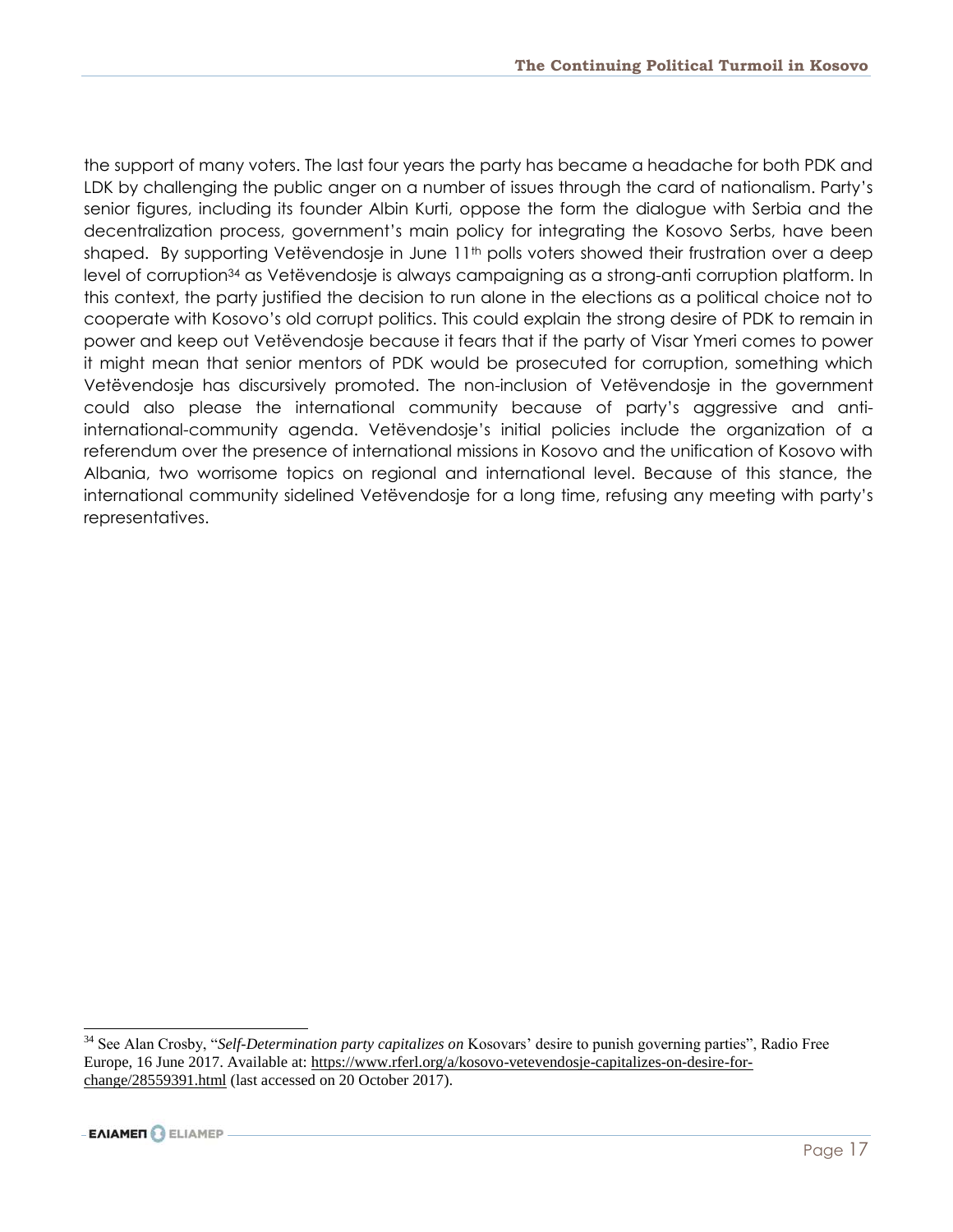| <b>Political Party</b> |                                            | <b>Number</b><br><b>of</b><br><b>Total</b><br><b>Mandates</b> | Leader                   | <b>Founded</b> |  |  |  |  |  |
|------------------------|--------------------------------------------|---------------------------------------------------------------|--------------------------|----------------|--|--|--|--|--|
|                        | Democratic Party of Kosovo (PDK)           | 21                                                            | <b>Kadri Veseli</b>      | 1999           |  |  |  |  |  |
|                        | Alliance for the Future of Kosovo<br>(AAK) | 10                                                            | Ramush<br>Haradinaj      | 2001           |  |  |  |  |  |
|                        | Initiative for Kosovo (NISMA)              | 8                                                             | Fatmir Limaj             | 2014           |  |  |  |  |  |
|                        | New Kosovo Alliance (AKR)                  | $\overline{2}$                                                | <b>Behgjet Pacolli</b>   | 2006           |  |  |  |  |  |
|                        | Vetëvendosje Movement (VV)                 | 32                                                            | <b>Visar Ymeri</b>       | 2005           |  |  |  |  |  |
|                        | Democratic League of Kosovo (LDK)          | 27                                                            | Isa Mustafa              | 1989           |  |  |  |  |  |
|                        |                                            |                                                               |                          |                |  |  |  |  |  |
|                        | Gradanska Inicijativa Srpska Lista         | 9                                                             | Aleksandar<br>Jablanovic | 2014           |  |  |  |  |  |

#### **Figure 1. Seats of the Political Parties in the New Parliament**

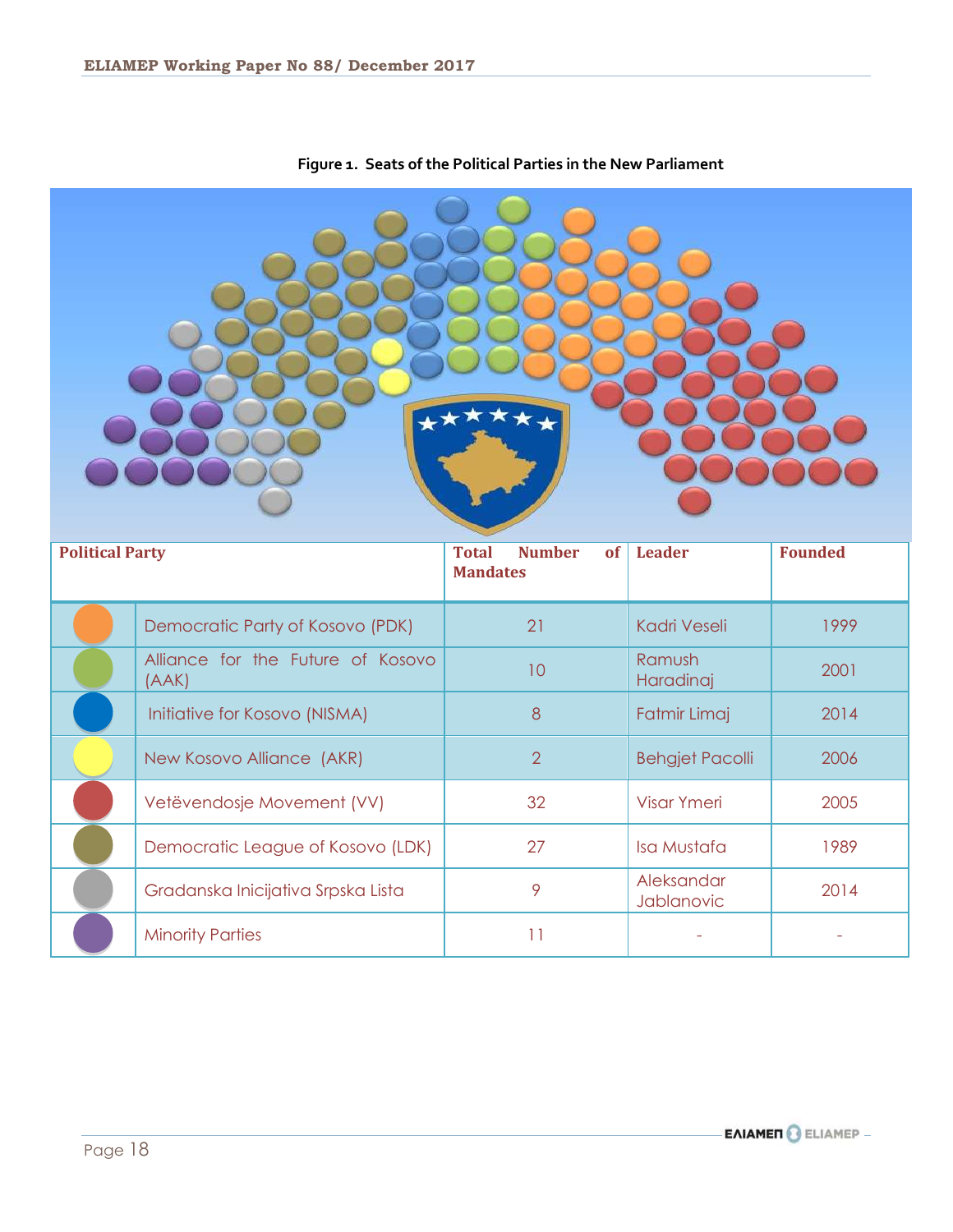All in all, the elections results were evidence of widespread dissatisfaction with Kosovo's politics. Kosovars sent a clear and a strong message to the political class. They will not be satisfied only by a mere shifting of alliances, they are asking for radical political changes that will transform Kosovo into a country that will be genuinely ready to join Euro-Atlantic structures.



#### **Map 1. Political Coalitions /Parties Performance in Country's Parliamentary Elections**

**2014 Early Parliamentary**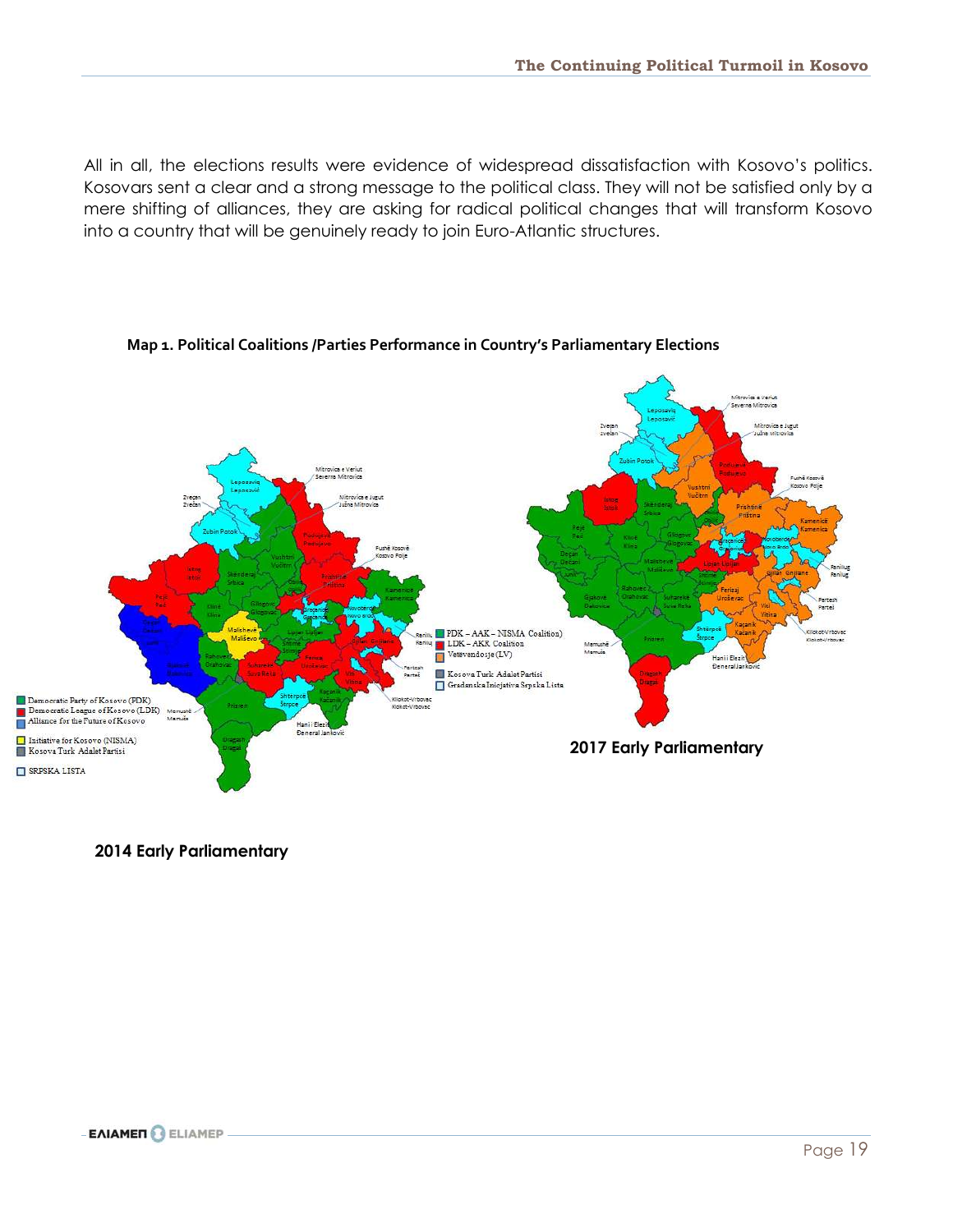#### <span id="page-20-0"></span>**Kosovo's new coalition has no stable foundation**

Three months after parliamentary elections, Kosovo's political parties finally reached an agreement on forming a government. The winning coalition of the elections PDK-AAK-NISMA will govern together with AKR, which abandoned the pre-election coalition with LDK, plus various minority representatives. The new coalition government, with Ramush Haradinaj as prime minister and PDK's leader Kadri Veseli as speaker of the parliament, may still prove a first step towards re-establishing Kosovo's stability and for facilitating the start of a long-awaited process that will let Pristina to deal with citizen's concerns as well as with highly-sensitive national issues.

But there are strong reasons for reservations. The new government is a coalition of minority political interests, enjoying only a razor-thin majority with 61 out of 120 seats in the parliament. This new political amalgamation is not stable for political life because the possibilities of many MPs to change position on different controversial national issues are high. The AKR came at the bottom of the list of those parties that passed the electoral threshold, while its leader remains widely criticized for his alleged shady business deals with Russia and his controversial meetings with Milosevic during the 1990s. From their part, the PDK, AAK and NISMA will remain under a cloud for as long as the allegations over the involvement of former KLA members on war crimes continue to make the round. In addition, minorities have now gained a strong voice in Kosovo's new parliament, as PDKled coalition looked to their representatives to give the ruling coalition the majority it needed. Therefore, there is a risk that the new ruling coalition could be derailed quickly, if the AKR or minority parties become disillusioned. It falls to Haradinaj's government to deal with the Serb issue in a very measured way, recognizing the importance of not angering Kosovars by seeming to lenient on national issues, while not upsetting Srpska Lista, its minor coalition partner, given Belgrade leadership's influence on them which can trigger the fall of the government at anytime.

Haradinaj's coalition will also face a strong opposition from the Democratic League of Kosovo (LDK) and the Vetëvendosje movement. Having two large parties outside the government clearly benefits Kosovo's democratic climate, but it spells trouble for the government. The two main opposition groups, holding a total of 59 seats, see the new cabinet as nothing to do with Kosovo's interests but only serve the interests of certain individuals and groups. Vetëvendosje and LDK have stabilized their position as the main opposition players on the political scene, but analysts wonder if the two main opposition forces, political factors with very different strategies, can find common ground to cooperate in a constructive critic of the government. The new government is not threatened only by the opposition but also by fragmented relations and agendas between the members of the ruling coalition itself. This raises concerns that the new coalition does not guarantee any better governance than the last team, while its longevity is also questioned.

While perceptions persist that Kosovo's new coalition looks weak, the needs of the main actors suggest that neither party has any reason to upset the arrangement right now. No one wants to take the political responsibility of leading the country to another political crisis.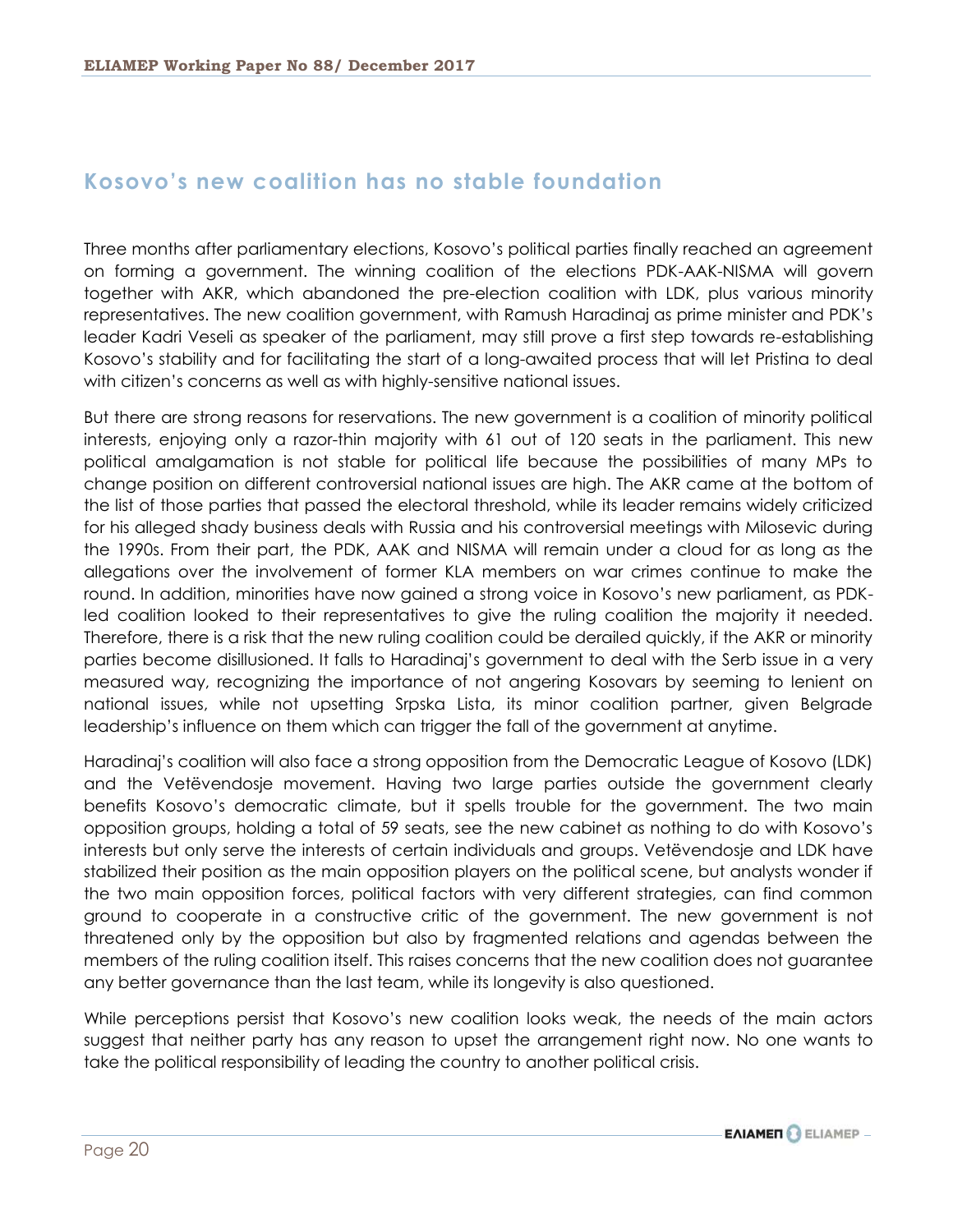#### <span id="page-21-0"></span>**Key policy issues at new government's agenda**

In the past three years, the political life in Kosovo was centered on an ever growing tension between government – the Democratic Party of Kosovo (PDK), the Democratic League of Kosovo (LDK) - and opposition parties – the Self-Determination Movement (Vetëvendosje), the Alliance for the Future of Kosovo (AAK) and the Initiative for Kosovo (Nisma) – over key policy issues. Two international agreements Kosovo signed with its neighbors and an international agreement that Kosovo's supporters, the United States and the European Union had encouraged the government to adopt, remain a major talking point in the political and public debate, polarizing opposition, the coalition government and the public opinion in general. The popularity of the previous government was low, weakening its position in tackling these three controversial components: the demarcation of Kosovo-Montenegro borders, the establishment of an association of municipalities mostly inhabited by Serbs and the creation of a special court that will enable the international prosecution of war crimes in Kosovo.

 **The demarcation of Kosovo's border with Montenegro:** the border delineation was agreed in August 2015 and ratified by Montenegro's parliament four months later.<sup>35</sup> In Kosovo, the previous opposition bloc questioned the deal arguing it cedes territory to Podgorica, a claim that the previous PDK-LDK government rejected. The ratification of the agreement, which has been seen as a condition for the visa agreement with the EU to take effect, became a real headache for the government sparking huge protests organized by the opposition. The Kosovar government found itself between the calls coming from Brussels for the ratification of the agreement and the demands of those Kosovars who object it and call for a renegotiation. To resolve the dispute, Kosovo formed an expert commission to map Kosovo's territory which concluded that the country has had not lost any territory when it signed the agreement.<sup>36</sup> After the June elections, political correlations have changed and two former opposition parties (AAK and NISMA) which strongly rejected the agreement are now part of the government. For now Kosovo's new prime minister and the leader of AAK, Ramush Haradinaj remains adamant in his opinion for renegotiation.<sup>37</sup> In this direction, the new government dismissed the members of the Commission on demarcation of border with Montenegro in a

<sup>35</sup> For more details see Fjona Krasniqi "*The Kosovo-Montenegro border agreement: what you need to know*", Open Democracy, 23 February 2017. Available at: [https://www.opendemocracy.net/can-europe-make-it/fjona-krasniqi/kosovo](https://www.opendemocracy.net/can-europe-make-it/fjona-krasniqi/kosovo-montenegro-border-agreement-what-you-need-to-know)[montenegro-border-agreement-what-you-need-to-know](https://www.opendemocracy.net/can-europe-make-it/fjona-krasniqi/kosovo-montenegro-border-agreement-what-you-need-to-know) (last accessed on 20 October 2017).

<sup>36</sup> See Die Morina, "*Kosovo "lost no land" in Montenegro Deal*", BalkanInsight, 21 February 2017. Available at[:http://www.balkaninsight.com/en/article/kosovo-border-commission-seals-montenegro-deal-02-21-2017](http://www.balkaninsight.com/en/article/kosovo-border-commission-seals-montenegro-deal-02-21-2017) (last accessed on 20 October 2017).

<sup>37</sup> See "*New Kosovo PM to revise Montenegro border deal*", BalkanInsight, 11 September 2017. Available at: <http://www.balkaninsight.com/en/article/kosovo-new-pm-plans-to-revise-border-deal-with-montenegro-09-11-2017> (last accessed on 20 October 2017).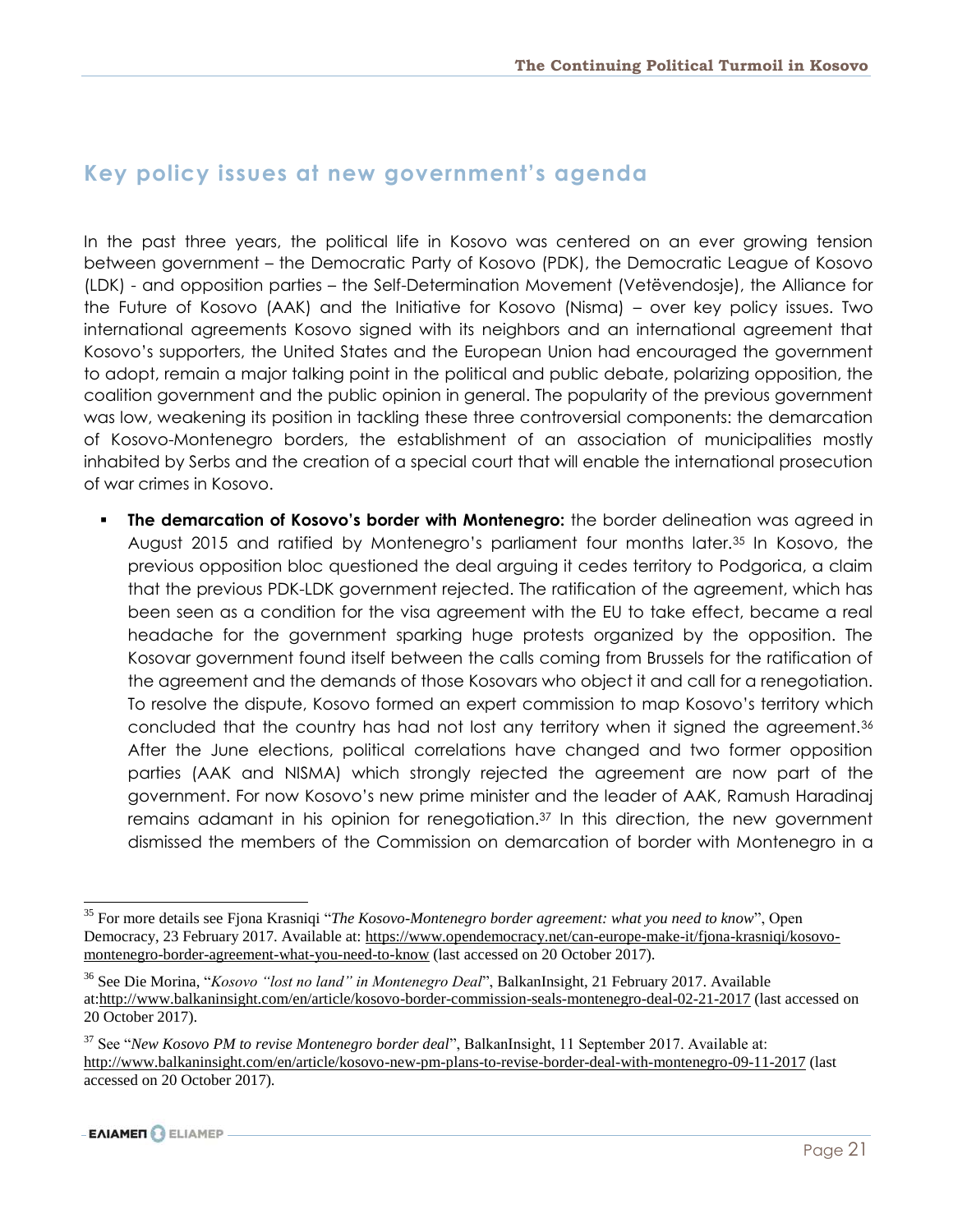bid to revise the deal<sup>38</sup>, a move that pleased many Kosovar citizens but at the same time disappointed Kosovo's main international partners, the European Union and the United States of America. While Kosovo aims at the renegotiation of the agreement, Montenegro demands its reinforcement without showing any will for it revision.<sup>39</sup> In case that the two parts does not change their current official positions on the issue, there is a risk from an internal problem the border deal to become a bilateral dispute between the two neighbors, which for the moment is not profitable for none of the states. In addition, the longer the border issue remains at limbo, the more the difficulties increase for the elimination of visas for travel to the EU.

- **The establishment of the Association/Community of Serb Municipalities in Kosovo:** the Kosovar government has reached four key agreements as part of the EU-facilitated "Brussels Dialogue" with Serbia, including the establishment of an Association/Communication of Serb Municipalities that would enable the Serb-majority municipalities to extend their governing powers. The implementation of this agreement has become one of the most impending challenges for the previous government because the opposition, as well as a good portion of the society, are very much against it, arguing that such a structure could result in the creation of an entity similar to the Republika Srpska in Bosnia and will give Belgrade the chance to interfere in Kosovo's decision-making process keeping the former province in a legal limbo. The implementation of the agreement proved to be a difficult task but the opposition could abandon the hard stance on the issue if the December 2015 Constitution Court ruling is accepted. For a long time, Kosovo had slow down the process of establishing the association, waiting for a more appropriate political moment. Analysts support that with little more courage Haradinaj's government can implement the association agreement because Serb representatives have more trust on him and his partner Kadri Veseli. <sup>40</sup>
- **The establishment of the Special War Crimes Court:** the establishment of the special EUbacked tribunal which will prosecute members of the Kosovo Liberation Army (KLA) suspected of committing crimes during and after the conflict in Kosovo has triggered controversy not only between the opposition and the government but also between the government and the EU. Initially, the Kosovar government was against the Court arguing that it would damage the image of Kosovo and would blacken the struggle of the KLA's ex-fighters. However, after strong pressure from the EU and after one successful attempt of the opposition to halt the

<sup>38</sup> See "*Kosovo PM dismisses State Commission on setting border with Montenegro*", Gazeta Express, 12 September 2017. Available at[: http://www.gazetaexpress.com/en/news/kosovo-pm-dismisses-state-commission-on-setting-border-with](http://www.gazetaexpress.com/en/news/kosovo-pm-dismisses-state-commission-on-setting-border-with-montenegro-172970/)[montenegro-172970/](http://www.gazetaexpress.com/en/news/kosovo-pm-dismisses-state-commission-on-setting-border-with-montenegro-172970/) (last accessed on 20 October 2017).

<sup>39</sup> See Die Morina, "*Montenegro snubs Kosovo plea to review border deal*", BalkanInsight, 27 September 2017. Available at: <http://www.balkaninsight.com/en/article/kosovo-tests-montenegro-resolve-on-border-deal-09-26-2017> (last accessed on 20 October 2017).

<sup>40</sup> See "*High stakes for Kosovo: Haradinaj's government challenging agenda*", Balkans Policy Research Groups, 29 September 2017. Available at: [http://balkansgroup.org/wp-content/uploads/2017/10/Another-high-stakes-for-Kosovo-BPRG-](http://balkansgroup.org/wp-content/uploads/2017/10/Another-high-stakes-for-Kosovo-BPRG-2-NRAS-02.10_A4_01.pdf)[2-NRAS-02.10\\_A4\\_01.pdf](http://balkansgroup.org/wp-content/uploads/2017/10/Another-high-stakes-for-Kosovo-BPRG-2-NRAS-02.10_A4_01.pdf) (last accessed on 20 October 2017).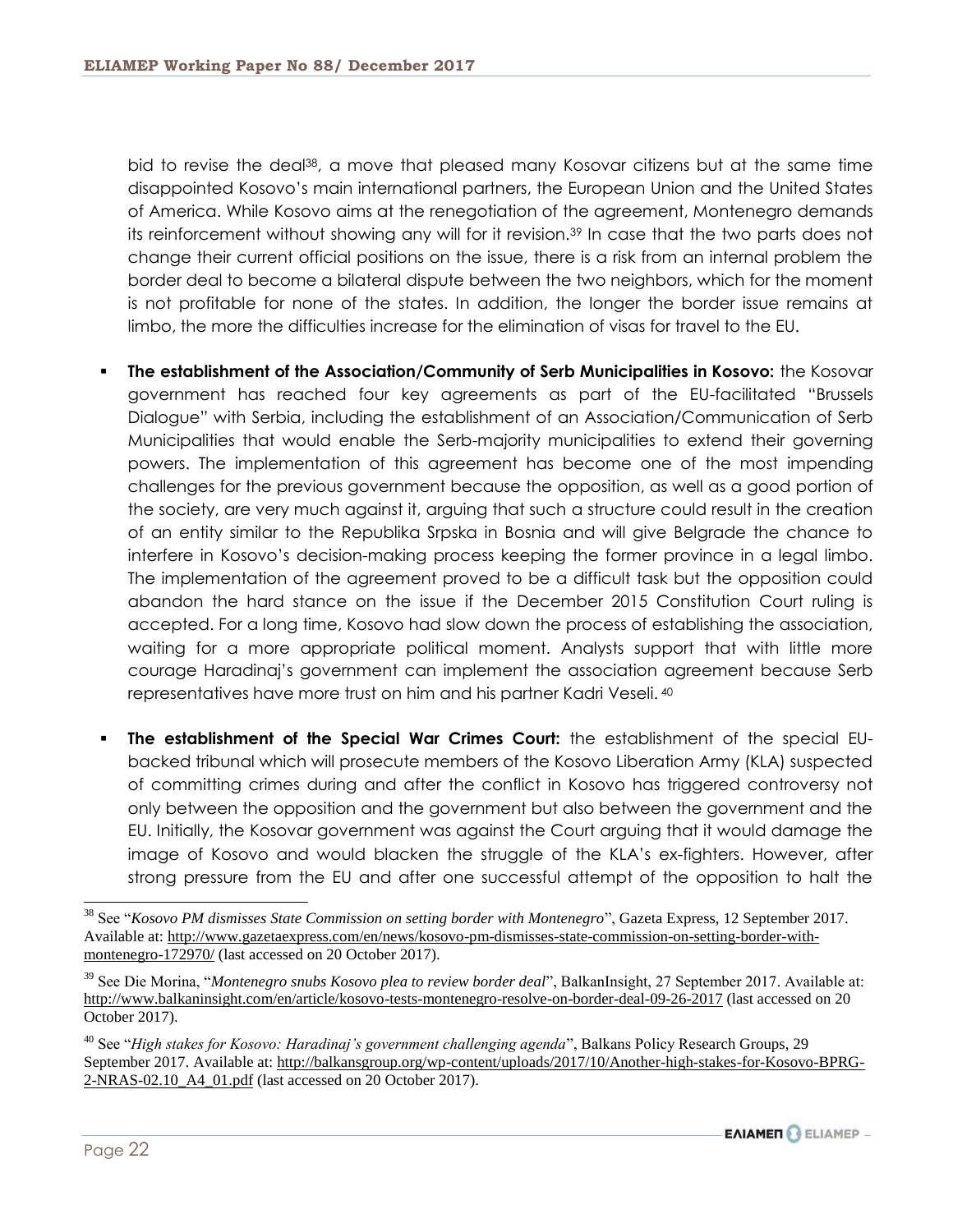creation of the court, Kosovo's Assembly passed the respective law and in January 2017 the new court become operational. The creation of the court was a risky decision for the governing party as several former KLA members occupies prominent public functions, including President Hashim Thaci. The division in parliament over the issue reflects division in Kosovar society and any attempt by the court to cast a shadow over the legitimacy of the KLA struggle for independence could have serious domestic repercussions. The International Community on its part insists that the special court is indispensable for strengthening rule of law and promoting Kosovar society's dealing with the wartime past. In April 2017, the Kosovo Constitutional Court ruled that ten provisions in specialist court's Rules of Procedures and Evidence need further consideration as they are not in line with Kosovo constitution, thus delaying the issuing of the first prosecutions.<sup>41</sup>

The cabinet of Ramush Haradinaj inherited a large and very challenging agenda full of agreements which have become a toxic political issue in country's democratic and parliamentary life. Some political forces insist on their implementation as a demonstration of Kosovo's readiness to fully cooperate with the international community and its neighbors, while the negative stance of other political parties is motivated by both power interests and legitimate concerns about the agreements' character. To infuse greater stability into his government, Haradinaj should find a way to sit on the same table with the opposition to work on the above-mentioned pressing issues and build a meaningful consultation with the citizens, opening the door for the visa liberalization which is a key priority for Kosovo. Only in this way, the new government will be able to convince its international partners that it is doing his homework, satisfying at the same time Kosovo's citizens. The key element for the stability of Haradinaj's government is the stance of PDK and party's political calculations, especially since PDK has already brought down two of its own governments in the past few years. The new government will not be short of other challenges since the EU's list of requirements for the Stabilisation and Association Process is lengthy and so are the country's social and economic challenges. Kosovo has to continue to deal with the legacy of the war, curb government corruption, build up institutions and develop the economy. The previous years, the political crisis absorbed a major part of the government capacities to focus on all these challenges.

<span id="page-23-0"></span><sup>41</sup> See Marija Ristic "*Kosovo Special Court forced to revise procedures*", BalkanInsight, 26 April 2017. Available at: <https://www.balkaninsight.com/en/article/kosovo-special-court-to-revise-rules-of-procedure-04-26-2017> (last accessed on 20 October 2017).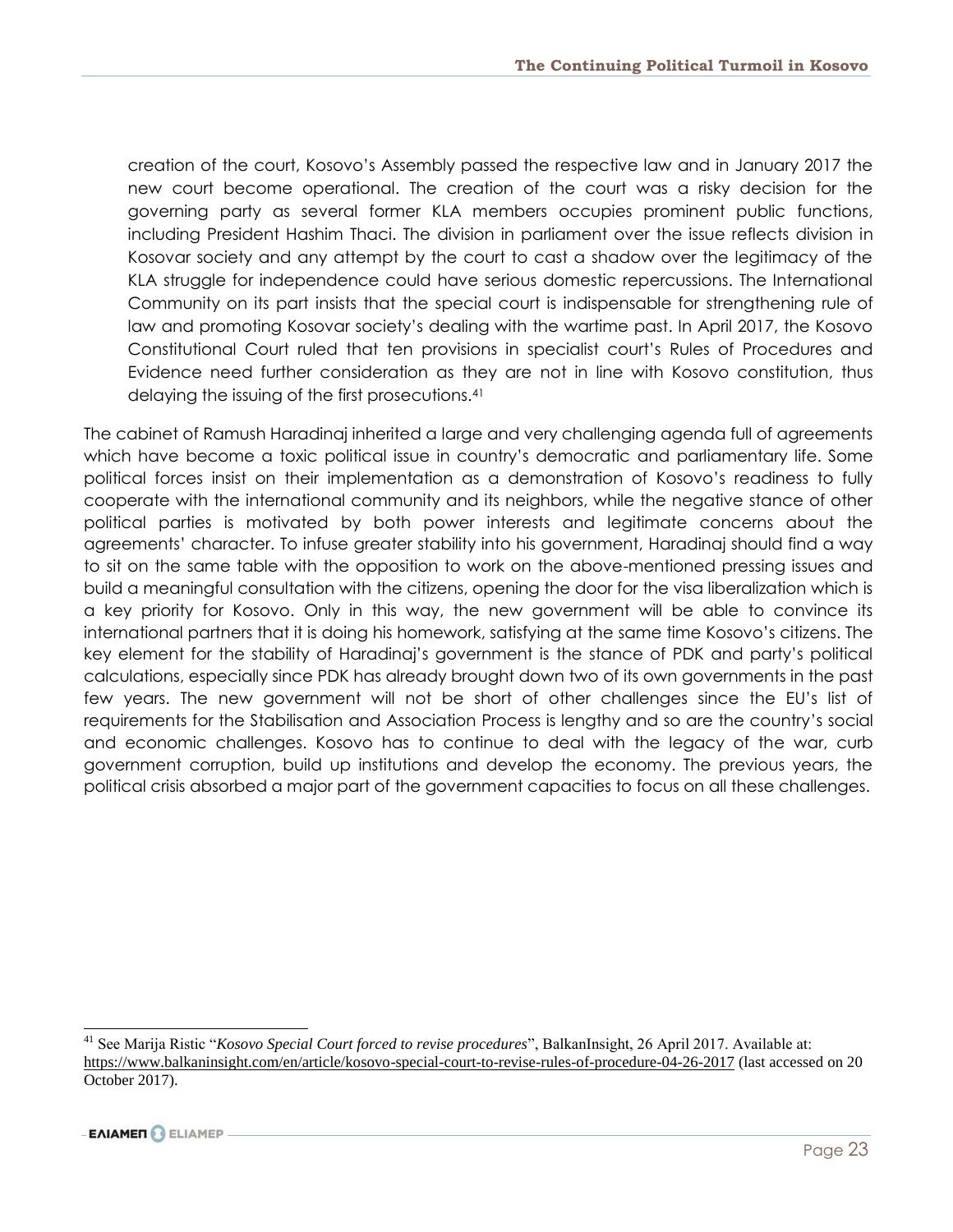#### **Conclusion**

<span id="page-24-0"></span>One of the factors that burdens Kosovo in its quest to consolidate a democratic society necessary for joining the EU is the role of the political class and the long-term domestic political instability. The early elections did nothing to resolve the issues that brought parliament to an impasse. Therefore, the political elite is obliged to take all necessary measures to avoid another election process since it will be only a waste of time for the country. It is up to them not to allow the latest elections to become the source of yet another crisis by seeking the reconciliation between government and opposition avoiding the political "convenience marriages" of the past. Only this will open the door of a stable government able to complete a full term in office. A stable and reform-oriented government and a constructive opposition would renew momentum in Kosovo, while the political and social stability will create conditions for the development of the economy. Any failure to form a stable government could lead the country further into chaos. At the same time, Kosovo may lose the opportunity to increase public confidence in the integrity of the electoral process in a period when citizens are desperately in need of political representatives and democratic institutions they can trust. The big question is whether the PDK-AAK-NISMA armistice can survive the challenges ahead, which is considered as the golden opportunity for Kosovar politics to mend the tarnished image of their democracy. But individual interests often prevail over national ones and the Kosovar political elite is uncertain about whether and to what extent is ready to end the political games they have been playing for the past four years. It is time for the Kosovar political elite to establish a clear stance when it comes to national interests, leaving behind the greed for power. This is the desire of the Kosovar people as revealed in the last parliamentary elections.